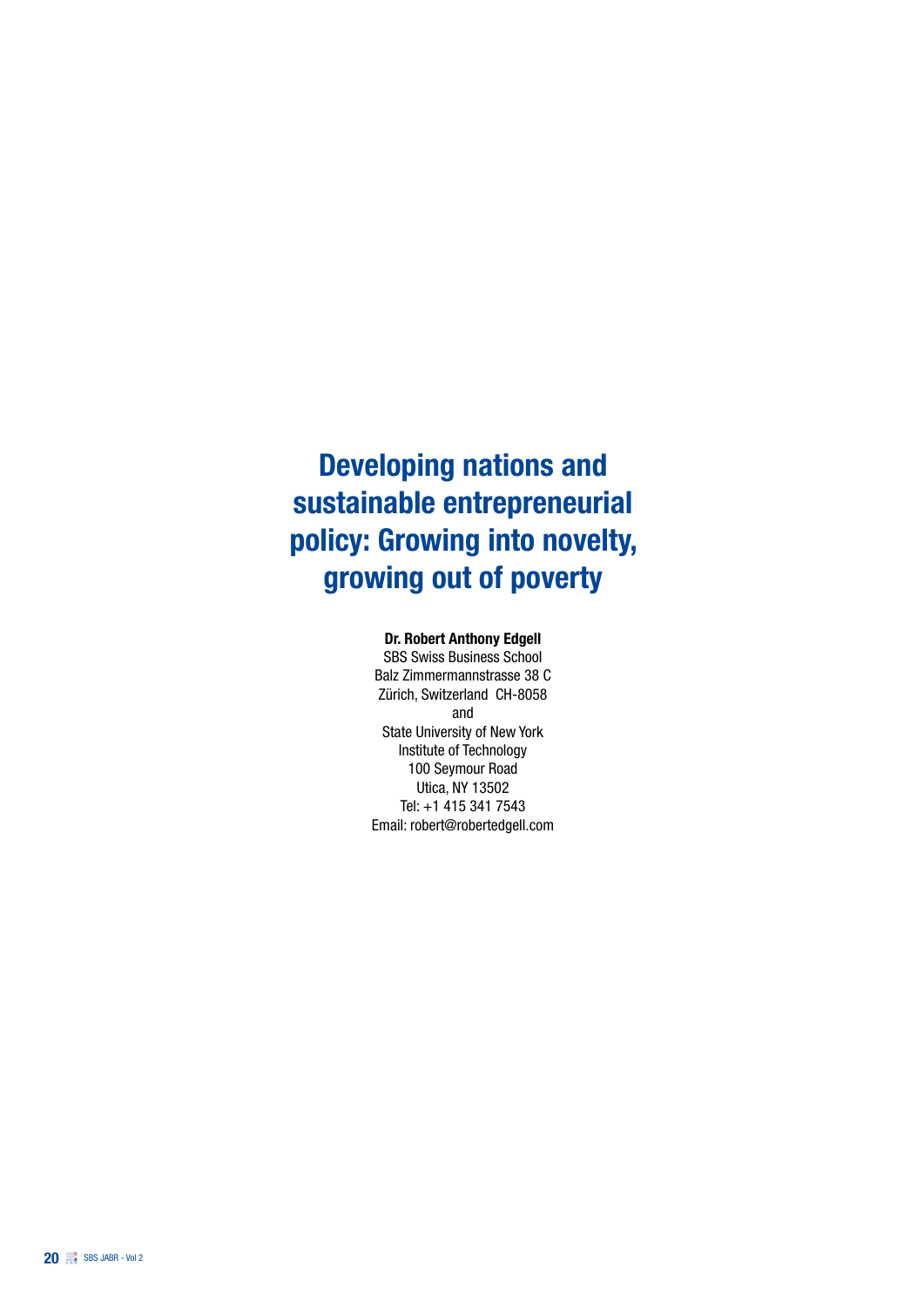# Developing nations and sustainable entrepreneurial policy: Growing into novelty, growing out of poverty

#### **ABSTRACT**

Throughout contemporary economics and institutional literature, many scholars argue for governmental policies that encourage citizens to engage in entrepreneurial activity as a safeguard to sustainable progress, especially during financial crises. The institutional context is relevant since it determines the broad constraints, normative expectations, and incentives that bind and mediate the behaviors of individual actors and organizations. However, while this dominant rational choice and economic institutional theory provides some help with the challenge of empowering citizens, it may not fully or robustly consider the antecedent and micro processes that enable actors, especially those who may be viewed as vulnerable, to gain agency. Accordingly, the underlying aim of this paper is to gain insight into the embedded micro and macro processes that enable sustainable opportunity for those in society who often are most at employment risk. The paper reviews cognitive and developmental psychology as well as the societal influences and national systems literature, with emphasis on research relevant for developing countries. Using a discursive institutional approach, the paper delineates and discusses institutional change in support of a proposed national entrepreneurial capacity development framework. Lastly, the paper concludes with additional areas for future research.

#### KEYWORDS:

Change; institutional theory; creativity; innovation; personality; divergent thinking; discourse; discursive; policy; entrepreneurship; social skill; social economic status (SES); parenting; communal networks; economic systems; political systems.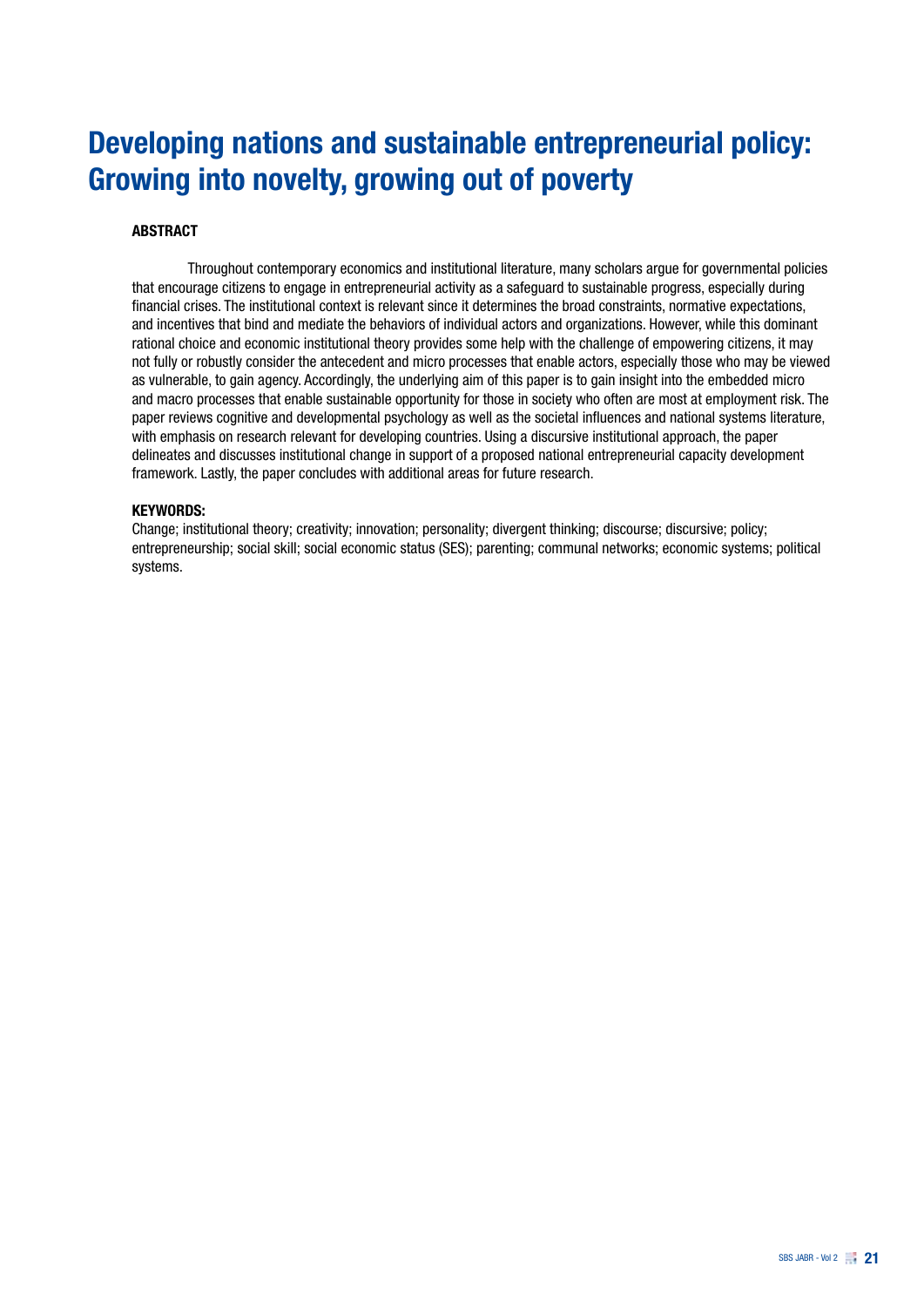# Developing nations and sustainable entrepreneurial policy: Growing into novelty, growing out of poverty

*"Implementing innovation policies in developing countries has proved to be a challenging task. Academics, development practitioners and policy-makers are still struggling with understanding how to conceptualize innovation in developing countries, identifying who are the beneficiaries of innovation processes and more generally conceptualizing innovation system policies in the South. Furthermore, in designing innovation policies, policy makers often lack tools for identifying problems in the system and for selecting policies supporting innovation and competence building to tackle them."* (Chaminade, Lundvall, Vang-Lauridsen, & Joseph, 2009, p. 2)

Throughout contemporary economics and institutional literature, many scholars argue for governmental policies that encourage citizens to engage in entrepreneurial activity as a safeguard to sustainable progress, especially during financial crises (Choe, 2006; Salkowitz, 2010). The institutional context is relevant since it emerges from social discourses and ideas that frame the broad constraints, normative expectations, and incentives which, in turn, guide and mediate the behaviors of individual actors and organizations. Traditionally, scholars have viewed nations as geopolitical entities and legal cultures that firmly establish institutions with the aim of providing social assurances for citizens and reducing social costs. However, while this dominant rational choice and economic institutional theory provides some help with the challenge of empowering citizens, it may not fully or robustly consider the antecedent micro processes that enable actors (Chaminade et al., 2009; Green, Li, & Nohria, 2009; Maguire & Hardy, 2009; Mahoney & Thelen, 2010; Peters, 2012), especially those who may be viewed as vulnerable, to gain agency or become "socially skilled" (Fligstein & McAdam, 2012). Recent research (Chaminade et al., 2009; Lundberg & Weurmli, 2012) confirms the need for scholars, policy makers, and practitioners to more deeply understand agency and human development processes. Consistent with emerging discursive and sociological views on institutionalism (Peters, 2012), the underlying aim of this paper is to gain insight into the embedded micro and macro processes that enable sustainable opportunity for those in society who often are most at employment risk. While I am most concerned about adolescents and young adults during the "transition to work" stage, the research as necessary encompasses developmental needs throughout various stages (Lloyd, Behrman, Stromquist, & Cohen, 2006). My research is guided by the questions, *"What are the antecedent and contextual variables that influence and predict high levels of creative behavior among the young in developing countries?"* and *"Which institutional strategies might governments deploy to encourage creative and entrepreneurial behavior in adolescents and young adults?"* To answer these questions, I begin this exploration by first defining creativity then deepening my understanding of the cognitive underpinnings of creative behavior. Next, I review the developmental psychology and social influences literature on creativity, especially that research which is most relevant for emerging economies. I discuss the implications for national macro systems and delineate an entrepreneurial capacity development framework that offers insights about discursive strategies for institutional change (Barbato & Kratochwil, 2009; Gofas & Hay, 2010; Peters, 2012; Schmidt, 2010). Lastly, I conclude by discussing additional areas for future research.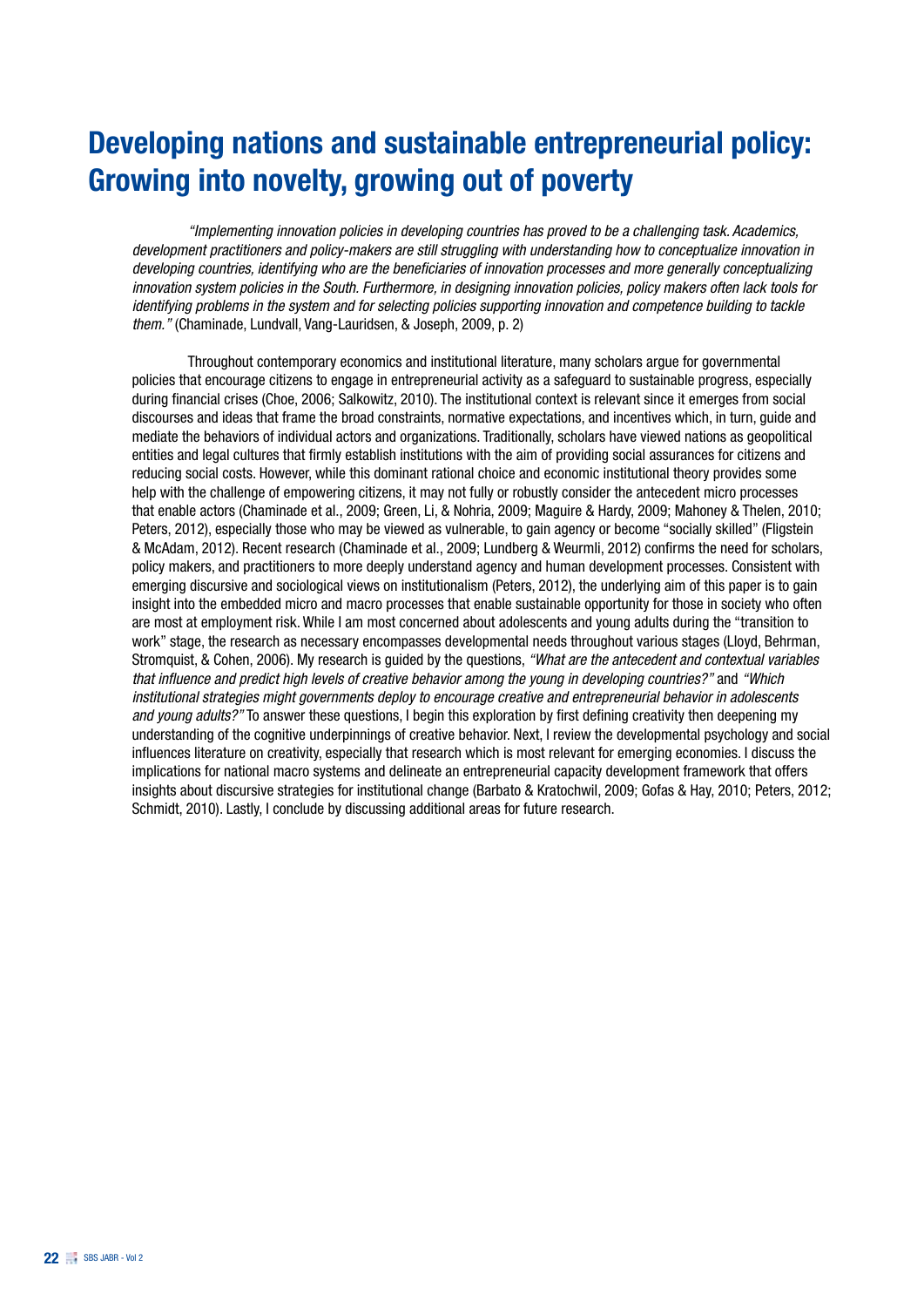# Creativity, Innovation, Sustainability and Entrepreneurship Defined

Sternberg and Lubart (1999, p. 3), building upon the work of many other creativity authors, define creative behavior as "the ability to produce work that is both novel (i.e., original, unexpected) and appropriate (i.e., useful, adaptive concerning task constraints) . . ." as judged by independent critics. Amabile (1998) argues that creativity consists of three components: expertise, creative thinking skills, and motivation. She prescribes a widely accepted method for judging creative products or outcomes along the discrete variables of *creativity*, *technical goodness*, and *aesthetics*, known as the "consensual technique for creativity assessment" (Amabile, 1996). From a developmental perspective, creativity at the individual level is viewed not as a priori or an inherent ability, but rather as an actor's domain-specific expertise, recognized by an audience, that temporally evolves through deliberate practice (Gruber & Wallace, 1999; Sternberg & O'Hara, 1999). Consistent with this point, deliberate creative development is not a mystical phenomenon restricted to only a few "gifted" actors, but rather a systemic possibility for many actors who make investments in developing their divergent thinking abilities (M. Roberts, 2006). However, individual creativity becomes socially impactful often when collectively organized through entrepreneurial firms that seek to innovate.

Historically, many authors have defined innovation as a firm-level sequential two-part process of idea generation (i.e., exploration) and commercialization (i.e., exploitation) of the most promising ideas into useful products or services (Benner & Tushman, 2003; March, 1991; E. Roberts, 1988). However, a new view of innovation suggests that it is an information-driven distributed agency process of changing social institutions and industry structures to permit the acceptance of novel market-tradable value or utility (Edgell & Vogl, 2011, 2013; Fischer, 2000; Garud & Karnøe, 2003; Hargadon & Douglas, 2001). In this view, utility takes various beneficial forms including products or services, production processes, organizational structures, and institutional structures (Teece, 1988). Furthermore, I have adopted the widely accepted definition of sustainability put forth by the United Nations (Brundtland, 1987): sustainable entrepreneurial activity meets the needs of present inhabitants of the earth without compromising the ability of future generations to meet their own needs. This suggests that national development and innovation activities should purposefully minimize any harm resulting from their processes while creating benefits (value) for current and future citizens (Edgell & Vogl, 2013).

Building upon the definitions above, entrepreneurs are those who through the actions of entrepreneurship, a combination of creativity and business expertise, are able to lead the sustainable introduction of innovations or novel market value (Reynolds, 2010). Entrepreneurs are often driven by their intuitive sense that the current and accepted equilibrium in a given stable system is unsatisfactory, a view that the system could be more beneficial to multiple stakeholders if certain novel or creative changes were introduced. Although entrepreneurs have traditionally been conceived as transformative economic agents in marketplaces, current scholarship extends the scope to include those who through social skill (Fligstein, 2001; Fligstein & McAdam, 2012) introduce novel change within social and political arrangements. Furthermore there are emergent conceptions of "social entrepreneurship" that feature entrepreneurs who, working through hybrid "social venture" organizational forms, transcend boundaries to achieve social change and impact (purpose) through sustainable economic means (Martin & Osberg, 2007).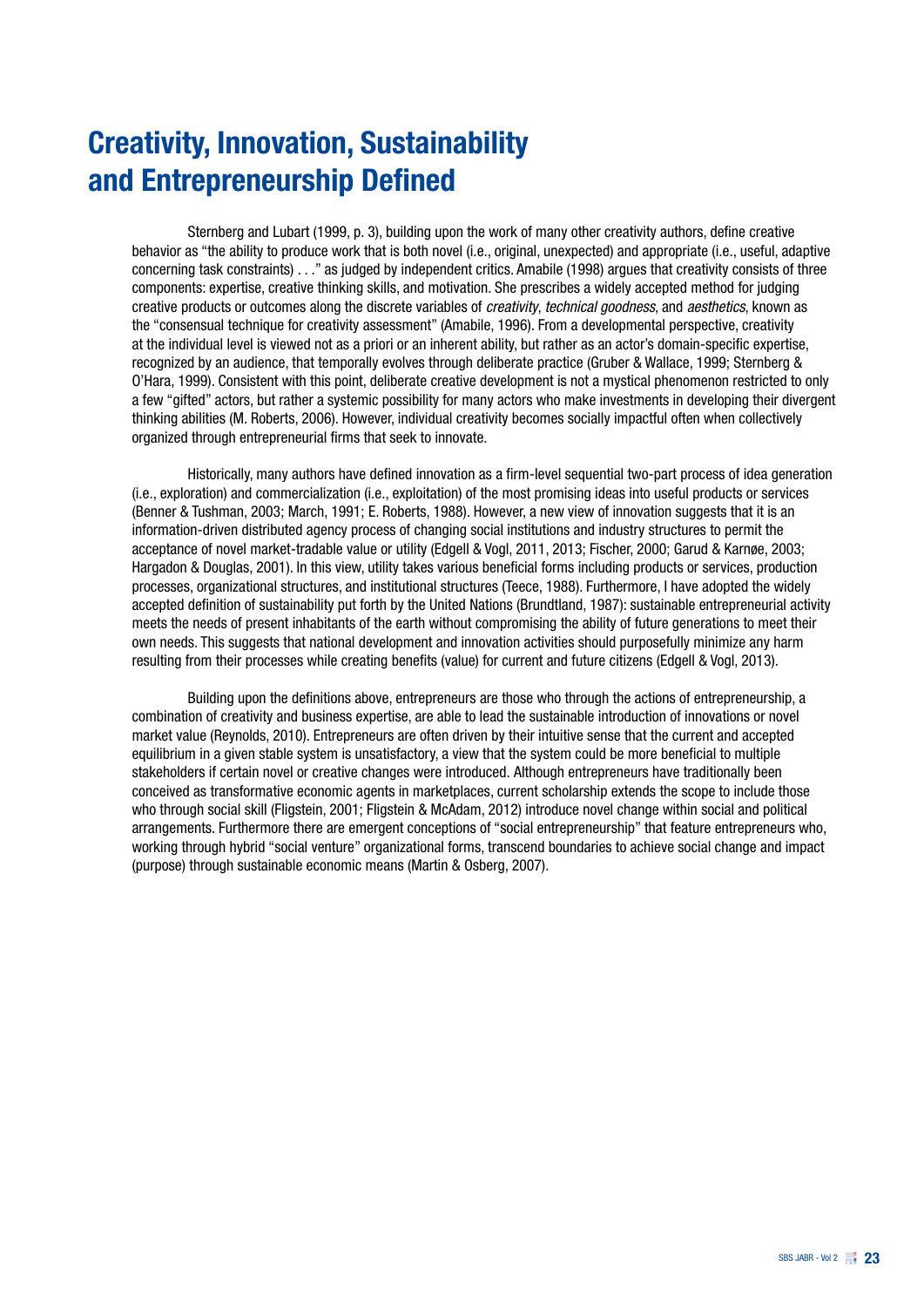## Cognitive Perspective: Creativity, Personality, and Thinking Style

The study of personality (i.e., behavior sets expressed as character traits) is interesting since it offers support for and insight into human agency, the desire and ability of actors to proactively shape or change their environments. Personality factors or multitrait measures, considered by social scientists to be more comprehensive than individual traits, make analysis of a range of actor behavior possible (Sandy, Boardman, & Deutsch, 2000). In particular, much research links divergent thinking cognitive style to creative ability, especially an actor's capacity to make remote associations and, thus, generate novelty (Wechsler, 2006, 2009).

#### Divergent Thinking.

Divergent thinking is a cognitive process used to generate novel ideas by exploring many possible problem frames and solutions and is characterized by acts of acknowledging existing assumptions and mental constructs about a given situation then deliberately seeking to break or destruct those concepts (Mauzy & Harriman, 2003). This is done while, often simultaneously, searching to make new or remote (unusual or novel) connections between existing ideas that could be further transformed into new mental constructs, ideas or frames about a given situation. Edgell (2007) empirically tested a diverse population of immigrants, minorities, and others involved with independent media in the United States to understand how various forms of actor heterogeneity (i.e., cognitive, creative, and social) and dissonance positively influence organizational creativity outcomes. This work exposed dissimilarities in social identity constructions between networked divergent and convergent thinking actors. In particular, there were considerable personality differences between adult individuals who were divergent thinking and those who were convergent thinking. They had diametrically opposed scores for personality factors (in priority order) identified as "Unexploring", "Eager", and "Socialized". *Unexploring* indicates an actor's degree of unwillingness to explore new ideas and experiences whereas *Eager* indicates an actor's degree of eagerness to engage in social situations and abide by prevailing social norms. *Socialized* indicates an actor's degree of socialization or willingness to engage in social relations. Divergent thinkers scored very low while convergent thinkers scored very high for these three factors. As such, these factors may be referred to as the "fault line" between the two cognitive styles.

*Unexploring* showed the highest degree of distinction between divergent and convergent thinkers. This is supported by Runco's (1994, 2001, 2007; 1999) considerable work that places cognitive ability at the center of creative activity. He proposes a model of creativity that delineates four cognitive dimensions along which creative actors differ from others: information processing and perception; memory, information, and

expertise; metacognition; and associative theory and divergent thinking. Simply put, highly creative individuals tend to use divergent thinking, pulling from their memory of various random thoughts to assemble unusual or unique combinations. This may require a constant flexibility in thinking and willingness to continuously iterate until reaching a degree of satisfaction. Furthermore, he makes a case for problem framing as essential for creativity by noting that "It may be the case that creative solutions are only possible when there is an original problem" (Runco, 2001, p. 2894). Also, Puccio, Firestien, Coyle, and Masucci (2006) give empirical evidence that actively increasing divergent thinking, as is the case with brainstorming, can lead to enhanced creativity outcomes. Basadur, Runco, and Vega (2000) empirically demonstrated the benefits, greater ideation, and enhanced idea evaluation, derived by carefully avoiding premature convergence. Prematurely drawing conclusions (e.g., stopping the ideation process due to the belief that the most novel idea has been generated) is perhaps a form of inflexible cognitive style that is correlated with high levels of the personality disposition *unexploring*.

*Eager* was, after *unexploring*, the factor that differed most between divergent and convergent thinkers, with divergent thinkers scoring low and convergent thinkers scoring high. This result is consistent with Feist's trait predictions that achievement would be aligned with more convergent thinkers while lack of conscientiousness and norm doubting would be aligned with more divergent thinkers. This difference might be best explained by returning to Runco (2001, p. 2893) who argues that not only does problem framing and divergent thinking require a flexible perspective, but also a "questioning attitude." Norm doubting would be consistent with an actor who questions assumptions and prefers divergent over routine thinking. Furthermore, lack of conscientiousness would allow divergent thinking actors to flexibly switch perspective and assumptions, internally released from a sense of obligation to consider how these shifts might impact others. Given that the subsumed trait, *achievement*, may derive its meaning from extrinsic sources, such as evaluation by others, its opposite,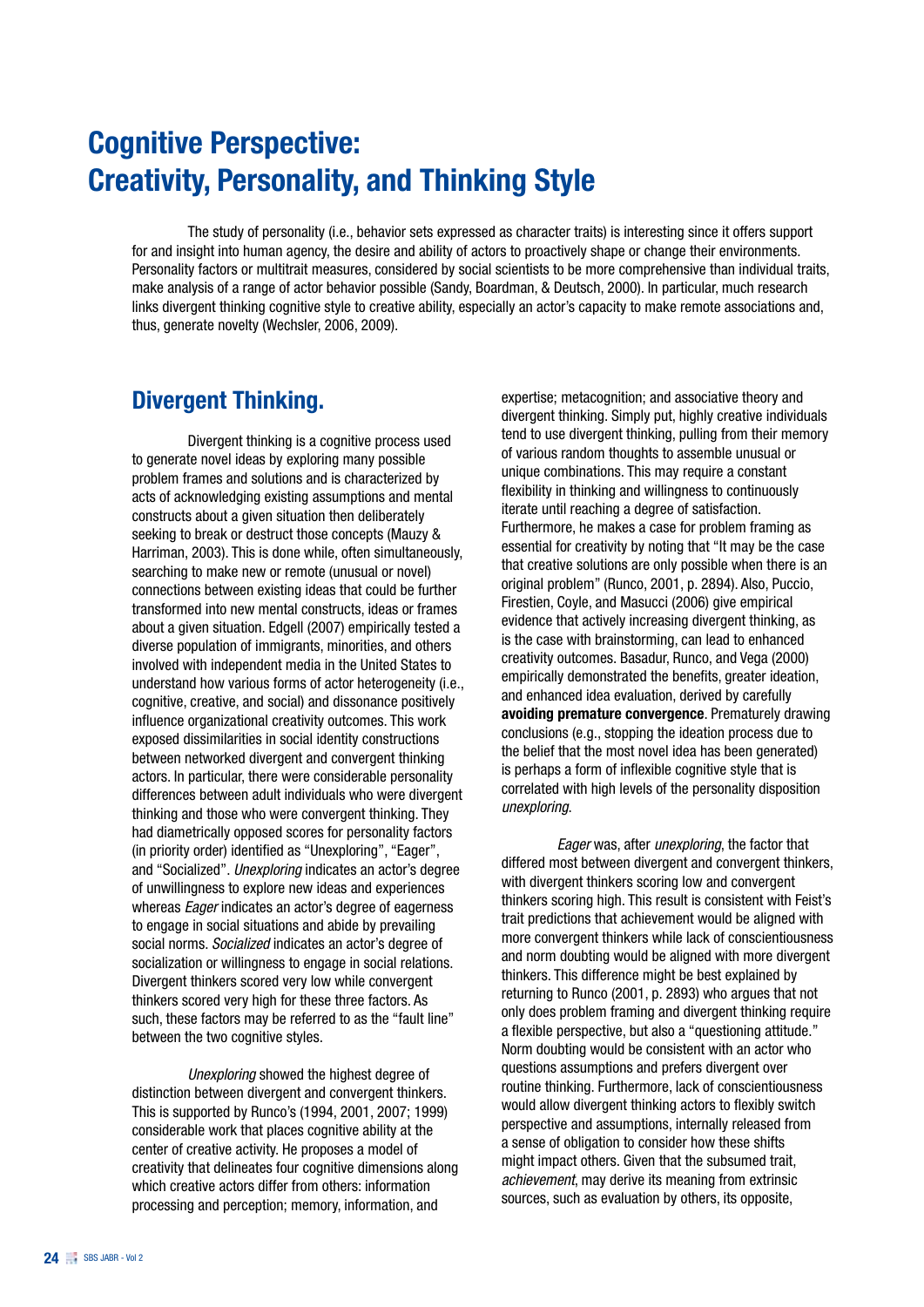*non-achievement*, logically fits with divergent thinkers' profiles, as they seem to need a high degree of freedom from social conscientiousness and expectation to cogitate divergently and ideate (Runco, 2001).

The least distinct, yet still significant, difference between divergent and convergent thinkers was *socialized*. With this factor, again convergent thinkers scored high, while divergent thinkers had low scores. The need for low arousal and protection from high sensory stimulation may, in part, explain why divergent thinkers tend to withdraw from social settings or engagement with others. Martindale (1999) writes of research that describes how divergent thinkers lack cognitive and behavior inhibition and, therefore, social settings may be more stressful for them than others. Martindale agrees with Runco (2001) but clarifies that the most likely explanation for a divergent thinker's withdrawing is probably heightened sensitivity due to "augmentation," the divergent thinker's amplification of stimuli intensity as a strategy for widening associative possibilities. Runco also explains that this aids divergent thinkers in noticing subtle associations that might be overlooked by others. Martindale (1999), consistent with Vartanian, Martindale, and Kwiatkowski (2007), points to an impressive array of research (Coren & Schulman, 1971; Dentler & Mackler, 1964; Horton, Marlowe, & Crowne, 1963; Krop, Alegre, & Williams, 1969) supporting his argument that **increased** cortical arousal causes a discernible decrease in creative output from individuals. Even the mere

presence of others (Zajonc, 1965) or extrinsic rewards (i.e., cash incentives) are problematic, as these situations increase arousal which in turn decreases creativity (Amabile, 1998; Martindale, 1999). Chen (2006) explains that increased arousal leads to greater cognitive loading that, in turn, impedes information processing, ultimately resulting in reduced cognitive flexibility and creative thinking. Forms of stress that increase arousal are also detrimental to creativity (Van Dyne & Jehn, 1998). De Dreu and Weingart (2003) present research that demonstrates how even the anticipation of stressful situations (i.e., hostile relationships) can decrease an actor's ability to think and perform creatively. Vartanian et al. (2007) empirically demonstrate a link between the speed of information processing and creativity. In their negative priming tests, individuals with high creative potential reacted much more slowly than those with less creative potential. Martindale (1999) reports on his empirical research (Martindale & Hines, 1975) that demonstrates creativity requires a form of "defocused attention" that results from very low levels of cortical activity that are not typical for the average actor when engaged in mental activity. Runco (2001, p. 2892) refers to this phenomenon of defocused attention as "wide attention deployment strategies."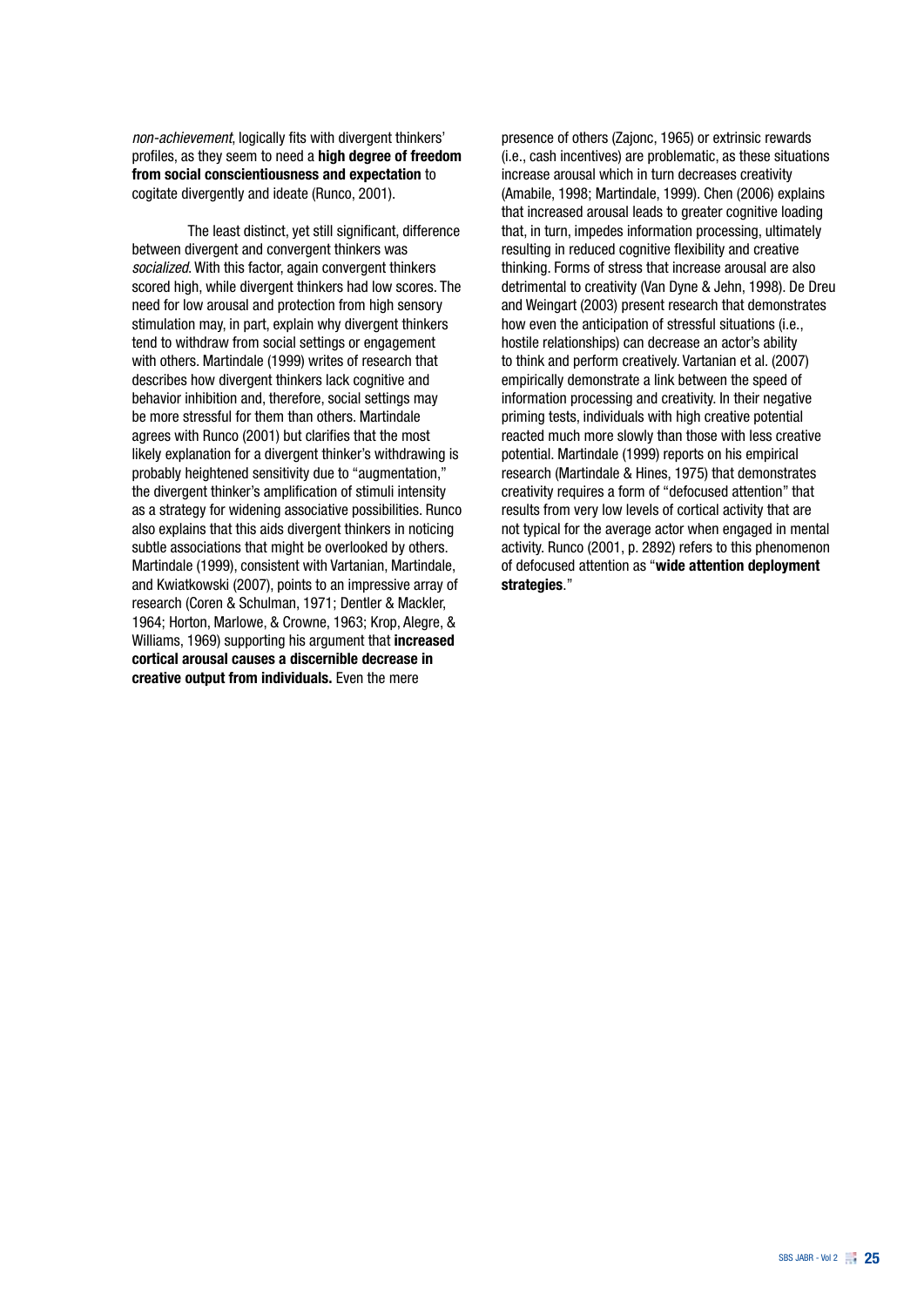## Developmental Perspective: Creativity, Family, and Community

The developmental literature addresses the ways in which localized contextual variables influence the advancement of creative behavior in children and young adults. Raina's (Raina, 2003; Runco, 2007) works uncovered that many creative adults trace their abilities to special experiences, events in early childhood that triggered their life-long curiosities. While triggering events seem important, other scholarship centers on education as a strategy for fostering creativity. Yet another emergent body of literature delves into the contributions of those individuals outside traditional educational systems such as community and family mentors (Cox, Daniel, & Boston, 1985; Piirto, 1992). For example, empirical data links parenting practices during preschool years to the flourishing of creative potential later in high school (Goertzel, Goertzel, & Goertzel, 1978; Nickerson, 1999; Singer & Singer, 2006). Given this evidence, the family and local community play an important role that may complement that of the broader educational system. If this is the case, then which particular family and community variables might influence creative development the most? From the growing body of evidence, many of these important variables fall into three broad categories: social economic status, parenting, and communal networks. Each category is explored in detail below.

### Social Economic Status (SES).

 SES is interesting in that the benefits normally associated with wealth may not significantly influence the development of creativity in the young. In contrast, the work of Gardner (1983, 1993a, 1993b) suggests that SES may not be a primary predictor of creative development. Rather his research reveals that the family's resource allocation strategy may matter most. Both rich and poor families of highly creative adults were supportive. Early on, these families identified the child with high creative potential and supported that child with a disproportional share of resources.

Other research indicates that lower SES may confer benefits (Bruininks & Feldman, 1970; Dudek, Strobel, & Runco, 1993). Dudek et al. (1993) show that many creative individuals come from larger lower income families. Runco (2007, p. 52) explains that this may occur since children from such families may have fewer restrictions, distractions, and toys—all factors that may encourage them to divergently invent ways to play perhaps by using found or discarded objects or other freely available materials.

However, the literature does distinguish between the influences of lower income status and of abject poverty. Poverty, especially extreme forms, probably does not yield any positive influence on creative development for most children (Freire, 2000; Gissi B, 1990; Martín-Baró, Aron, & Corne, 1994; Nunes, Schliemann, & Carraher, 1993; Preiss & Strasser, 2006). As Preiss and Strasser (2006, p. 61) point out, "*On the one hand, strategies such as those applied by street kids to survive are indeed creative strategies; on the other hand, what psychologists consider typical attributes of a culture of poverty are indeed factors that very much limit people's potential for creativity, such as fatalism, hopelessness,* 

*and feelings of inferiority, among others*." This supports Csikszentmihalyi's assertion that the incidence of creativity at the individual level is positively influenced by "slack" mental and physical energy or an excess of energy above and beyond that needed for daily existence (Csikszentmihalyi, 1999, p. 322).

### Parenting.

Much of this literature indicates that the direct influence of parents' own creativity, attitudes, and behaviors are multi-faceted and powerful. First and foremost, a parent's own creativity is an important predictor of child creativity (Noble, Runco, & Ozkaragoz, 1993). This may be true due to behavioral modeling and social values transmission (Runco, 2007, p. 61). Interestingly, Noble et al. (1993) found that in the United States the correlation between a father's creativity and that of the child was more significant than that of the mother and child. Even more interesting, Bloom and Sosniak (1985) revealed that families which had a particular interest and understanding of a particular domain transmitted that appreciation to the creative child. Yet, Wechsler (2000) through ethnographic research on twenty Brazilian writers and poets revealed that the dyadic relationship between mother and child may be of most interest. Mothers, more than teachers as is often cited in works originating in North America, were the driving influencers of creativity. All participants claimed that their mothers were their key creativity mentors and possibly even their key means of emotional support. It could be that in less tolerant circumstances, the mother provides creative and emotional support for those who are viewed by others as different.

Both Albert (1991) and Milgram (1991) found that parents often act as cultural filters, determining the optimum levels of both diverse experiences and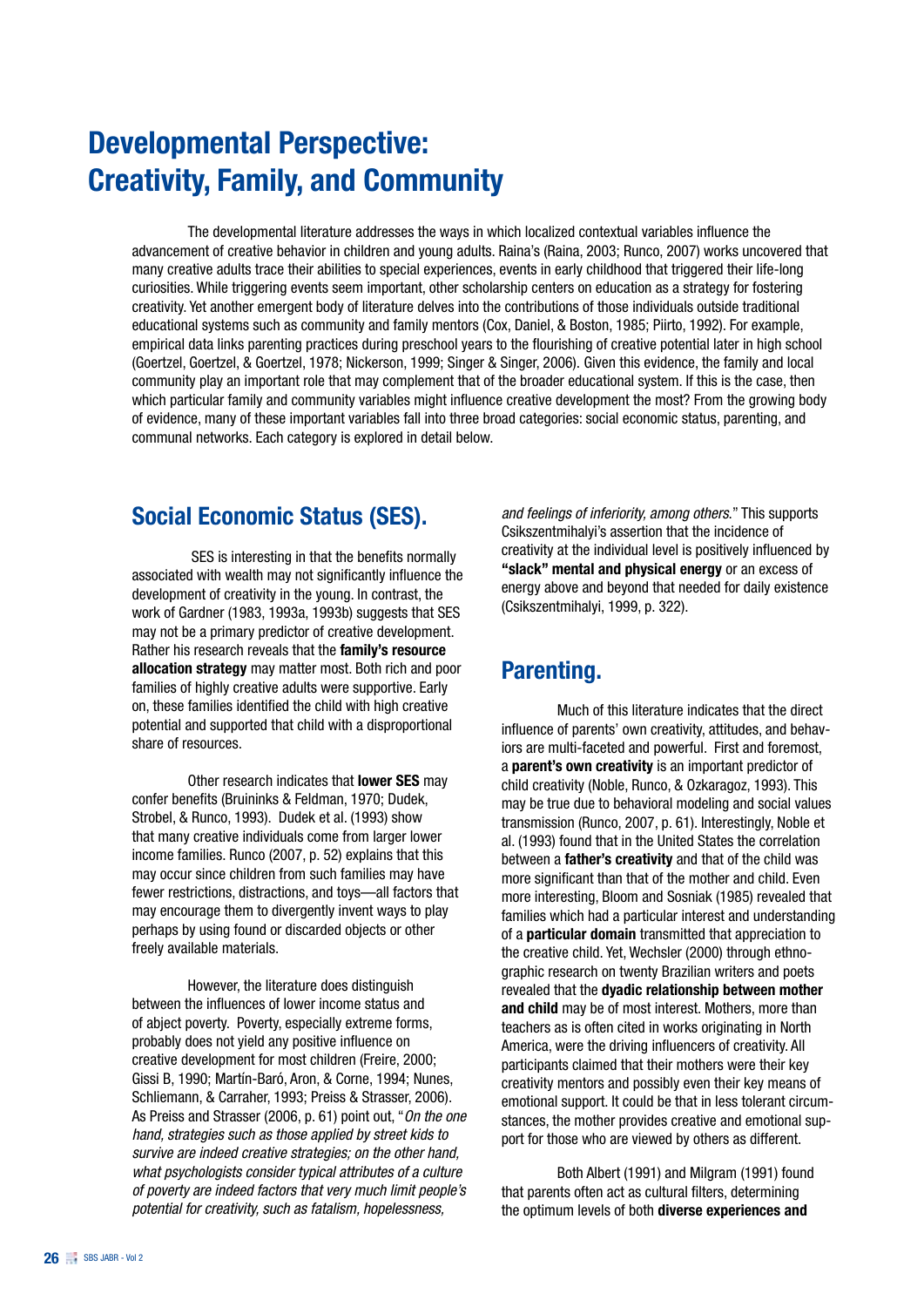permissive environments that support divergent thinking in their children. However, they caution that too much diverse experience leads to confusion and excessive permissiveness leads to insecurity. Healthy attachment is important since secure bonding ensures more exploration by children since they are confident that their parents will still be there when the exploration is done (Runco, 2007, p. 53). Taylor (1999) suggests that parents should allow children at an early age to exercise autonomy and independence, thus allowing for high originality that might express itself as non-normative or unconventional ideas and unrealistic perceptions such as imaginary friends and other worlds. Furthermore, Csikszentmihalyi and others (Csikszentmihalyi & Csikszentmihalyi, 1993; Csikszentmihalyi, Rathunde, & Whalen, 1993) found that young people from backgrounds that were both stimulating and supportive enjoyed learning which led to higher levels of creativity. Lastly, Runco (2007, p. 59) clarifies that the implicit theories (i.e., beliefs about creative expression) held by role models including parents, teachers, and mentors, may establish bias, affect, and resource allocation. Parental theories that value creativity and divergent thinking may positively influence the young.

Consistent with the notion of permissive environments, other research (Raina, 2003; Runco, 2007; Walters & Gardner, 1984) focuses on "crystalizing experiences", particular moments that occur in childhood. This phenomenon occurs when a child's self-nurtured interest in a domain becomes explicit and deliberate, often stimulated by direct exposure to particular materials such as a simple yet fascinating toy, a stimulating book, a series of discarded objects, etc. These important exposures can give children a lasting sense of creative interest, direction, and identity.

#### Communal Networks.

To a certain degree, creative individuals may arise from communal networks that provide both support and access to domain knowledge. Many researchers agree that creative agency is a feature of systems rich in formal education institutions and actors such as teachers, mentors, friends, and other community members (Csikszentmihalyi, 1999; Feldman, 1999; Feldman & Goldsmith, 1991; Gardner, 1993a; Goldsmith, 1990; Gruber & Wallace, 1999; Wallace & Gruber, 1989). For example, recent research (Hoxby & Avery, 2012) on low SES populations in the United States revealed that many high-achieving students who were low-income tended to not apply to selective universities. The authors noted that this may be the result of insufficient networks that do not bring these students in contact with teachers or others who have attended a selective educational institution. For creative or divergent thinking adults, it is important to have a network of peers who supply both domain-specific critical input and feedback as well as career possibilities (Amabile, 1983, 1985, 1990; Kasof, 1995a, 1995b). Interesting, while creative adults often have difficulty making close and lasting friends, they often need and experience strong and supportive relationships before creative breakthroughs. However, after the creative discovery, the relationship may lapse or even dissolve (Gardner, 1983). This is consistent with other research that shows highly divergent thinking actors tend to be less *socialized* (Edgell, 2007). For children, teachers, mentors, and guides may take on the role that expert peers play in the networks of creative adults. Furthermore, creative children may generally have different social experiences. In a Hong Kong based study, popular children who made friends easily were judged, by teachers and peers, to be the most creative (Lau & Li, 1996). However, that same study showed that "controversial children", a group that was both loved and hated by different peer groups, scored higher than average for creativity.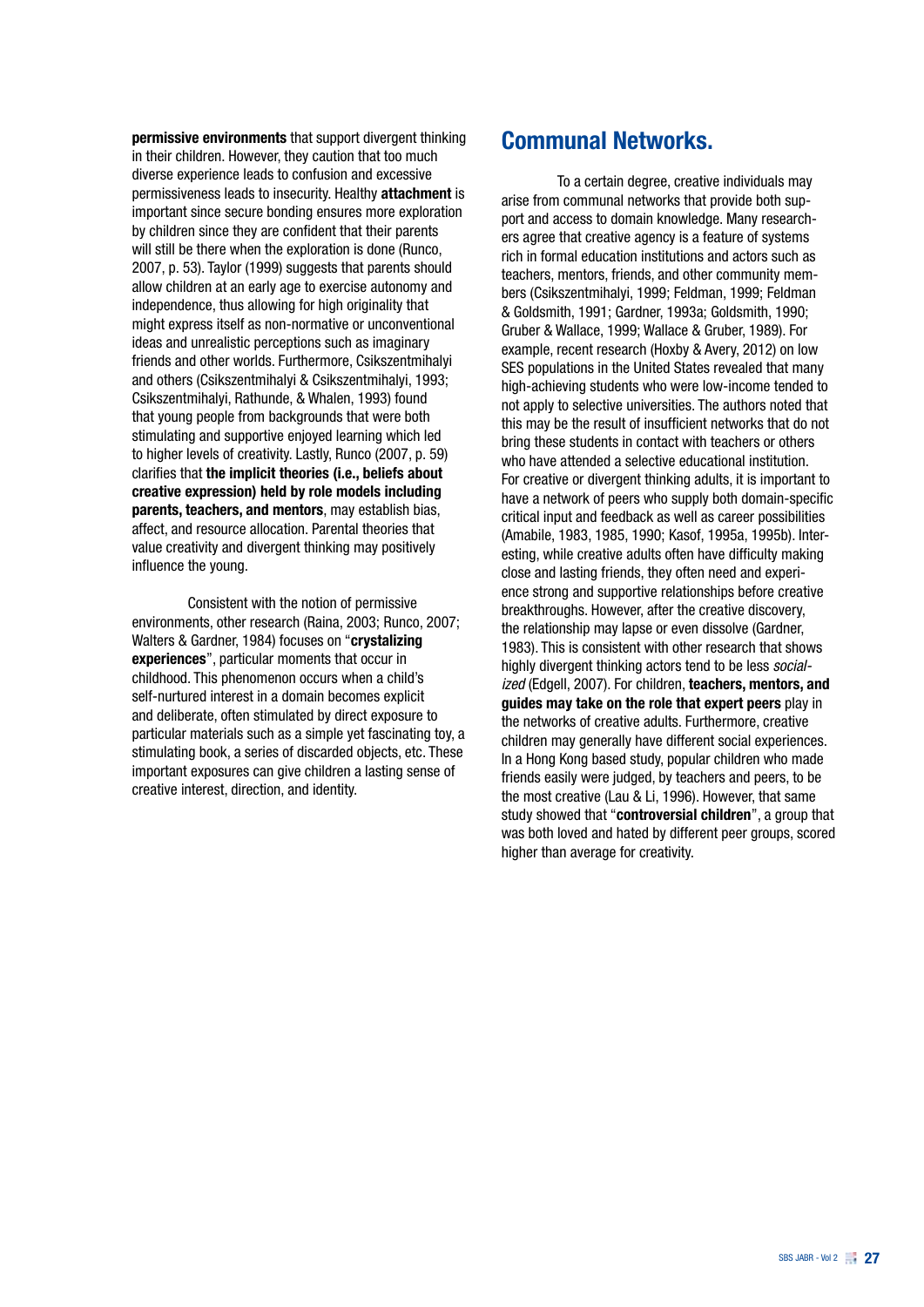## National Systems, Institutional Change and Policy Implications Framework

Although the locus of this research has been to review the micro processes that support the development of divergent thinking individuals, it is important to summarize the most relevant national systems research. Such scholarship provides insights about the macro systems needed to either complement or support effective micro processes. Csikszentmihalyi (1999, p. 322) delineated a framework for evaluating broad social or macro factors that impact the incidence of creativity. His systems view suggests that countries with **tolerant or permissive normative** social influences that embrace diverse behaviors tend to generate more novelty. This is supported by a considerable body of research (Florida, 2002; Florida & Gates, 2003; Hannerz, 1996; Stolarick & Florida, 2006). Also, countries with complex social systems that are rich with differentiation and integration provide more fertile environs for divergent thinking individuals to flourish. At the national level, differentiation refers to the degree of specialization and competition for resources spread across the population. Integration is defined as the degree to which the population shares cultural symbols, engages in collective rituals, holds shared norms, accepts as legitimated the political structures, and tolerates inequalities when correlated with talent distribution (Turner, 1981). In terms of effective economic systems, it seems that mercantile forms, as opposed to rentier arrangements that tend to resist change, may encourage divergent thinking (Csikszentmihalyi, 1999, p. 322). Accordingly, mercantile economic forms coupled with inclusive political institutions, as opposed to extractive institutions, (Acemoglu & Robinson, 2012) might favor high degrees of mobility and productive conflict that yield greater opportunity for creative experiences. Research indicates that *task* (e.g., content-based) conflict, as differentiated from *relationship* and *process* forms of conflict, is essential for the development of creative outcomes (Bezrukova, Jehn, & Zanutto, 2001; Edgell, 2007; Jehn, 1995; Jehn, Northcraft, & Neale, 1999; Van Dyne & Jehn, 1998).

Given the scholarship about highly divergent thinking actors, the developmental needs of creative children, and effective national systems, what can governments do to foster the flourishing of creative and entrepreneurial individuals? Evidence from developing nations suggests that some of the behaviors consistent with the personality factors described above may be viewed as non-normative and socially less acceptable (Choe, 2006; Csikszentmihalyi, 1999). Since highly divergent thinkers score low for *socialized* and are predisposed to expressing authentic points of view or "psychological androgyny" (Cook, 1985), it would be no surprise to learn that they face intolerance and repression in collectivist societies that value conformity (House, 2004; Javidan, Dorfman, De Luque, & House, 2006). However, Soriano de Alencar, Fleith, and Martinez (2003) studied Latin American college students and teachers and revealed that respondents ranked "social repression" as the least problematic of four principle barriers. In contrast, respondents cited perceived lack of time or opportunity as the most difficult barrier followed by shyness and inhibition next then lack of motivation (Preiss & Strasser, 2006; Soriano de Alencar et al., 2003). If time and shyness coupled with inhibition are the most difficult challenges to creativity faced by young adults, then perhaps policies and programs aimed at these challenges would provide fertile conditions for creativity that feeds entrepreneurial activity. However, what sort of programs policies or institutional initiatives might accomplish these aims?

In the United States, a variety of government funded mentoring programs target at-risk youth in high poverty areas with conditions that, to a degree, resemble those seen in developing countries. Target children often demonstrate a range of risky behaviors, from aggression to depression. The most successful of these programs are intensive with at least four hours of contact weekly year-round (not just during the academic year) and persist throughout the students' entire formal education years (Bornstein, 2011; DuBois & Karcher, 2005). Other social initiatives such as the burgeoning green schools movement aim to improve the environments that children experience (Chapman, 2012). This initiative aligns with other research in the United States which indicates that the physical settings, such as classrooms, may have a greater impact on creative development than previously believed by experts (Dudek et al., 1993). Of particular interest are nonprofit programs such as Artists For Humanity (AFH) whose mission is to educate underserved city youth while providing them with paid employment in the arts as a means to self-sufficiency (Anonymous, 2007). It is AFH's core belief that the creative process as realized through the arts can be both a life transforming and an economic rewarding experience for the young. Other historical educational programs, such as the Future Farmers of America, have focused on providing youth with both practical skills and leadership capabilities (Weiler & Woodin, 1975). Similar programs might be effective for youth in highly agrarian regions of developing countries.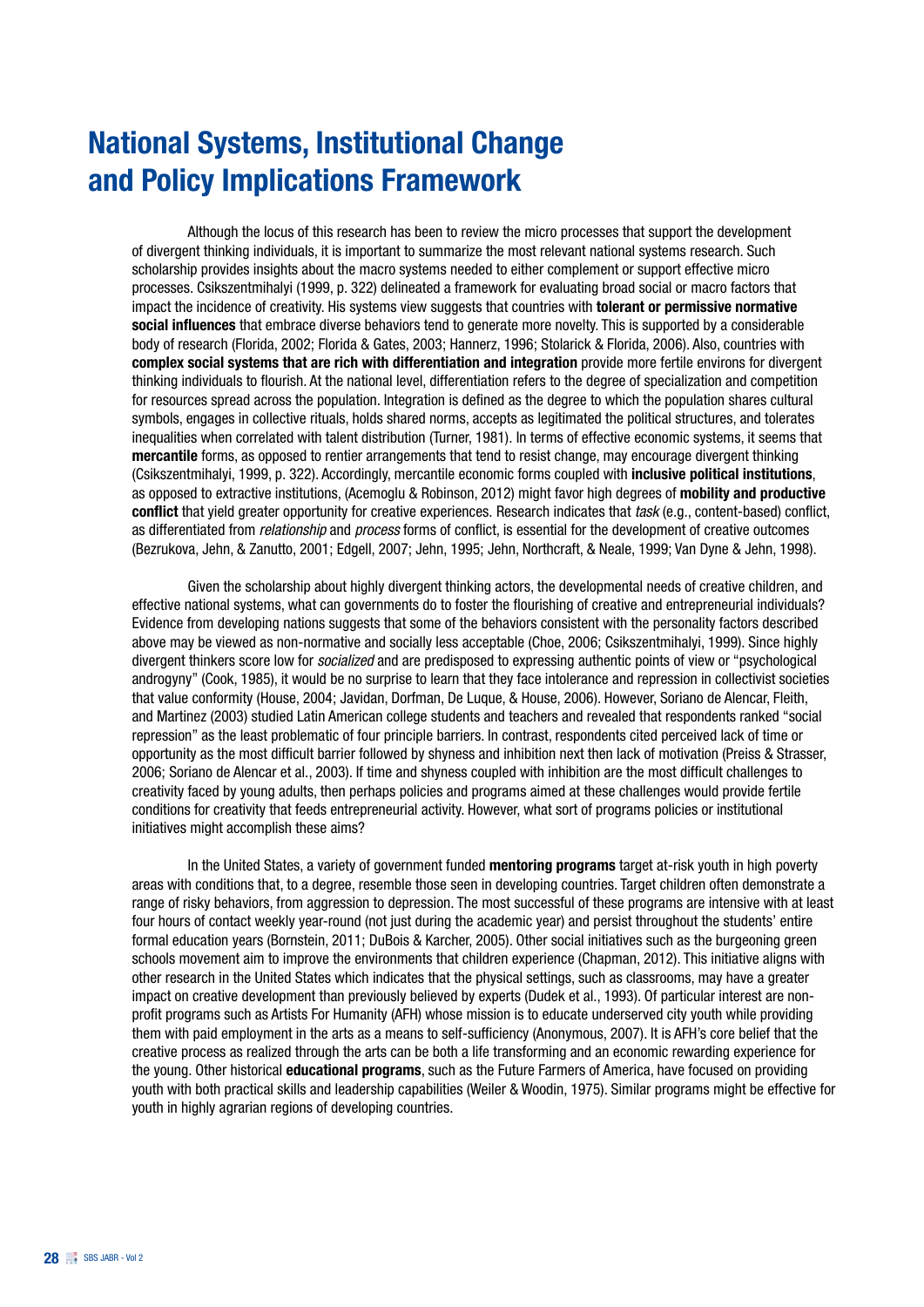Assuming that the cognitive and developmental needs discussed above have been satisfied, traditional economic mechanisms might be a useful complement to encourage entrepreneurship and could become, despite being aimed typically at adults, a source of inspiration and motivation for young would-be entrepreneurs and innovators. For example, microfinance programs (Karmakar, 2008) and various technology transfer infrastructure initiatives (Lall, 2001; Ockwell et al., 2010; Ray, 2012; Sharif & Baark, 2008; Yülek & Taylor, 2012) have, in varying degrees, proven effective. Korea provides a robust developing country case study of how national incentive strategies can encourage the development of a particular field of creative endeavor. Choe (2006) describes how the Korean government used a fourpronged policy approach to develop the highly creative IT sector: industry subsidization; repatriation incentives targeted at Korean talent that had moved outside the country; loss guarantees that encouraged risk-taking; and establishment of multi-rival competitive markets.

At the national level, change and transformation is difficult perhaps since institutions often arise in response to the social need for stability, integration, and transmission. However, there is growing consensus among scholars that institutional change is not only possible, but also predicted and expected through gradual processes (Battilana, Leca, & Boxenbaum, 2009; Boxenbaum & Rouleau, 2011; Duymedjian & Rüling, 2010; Mahoney & Thelen, 2010; Pettigrew, Woodman, & Cameron, 2001). The patterning and re-patterning of human behavior is a slow process fraught with continuous struggle among diverse constituencies. The discursive and, to some degree, the sociological views of institutionalism provide gradual institutional change approaches. Discursive theory suggests that institutions incrementally change in response to slowly emerging and shifting social ideas and values (Peters, 2012, p. 120). Of importance to discursive change is the individual agent or "bricoleur" (Carstensen, 2011; Garud & Karnøe, 2003; Lévi-Strauss, 1967; Peters, 2012) who works through a "processual" (Pettigrew et al., 2001) approach to change. The bricoleur works to build "advocacy coalitions" that broker policy ideas among various epistemic communities such as professional associations (Peters, 2012, p. 117). These advocates stimulate institutional "coordinative" and "communicative" discourses around new ideas and value. Change occurs gradually as actors' schemas and scripts are slowly transformed (Hargadon & Douglas, 2001). *Coordinative* discourses refer to internal discussions and debates about guiding ideas and values among official members of an institution. Within intuitions, bricoleurs work to introduce new ideas and conceptions that subtly vary from existing understandings and meanings with the aim of reprioritizing ideas and values. *Communicative* discourses occur outside the institution's formal boundaries and take place among the various social constituents and other relevant institutions. Outside institutions, bricoleurs deploy social skill to form broader coalitions that frame and reframe issues that fuel social movements (Fligstein, 2001; Fligstein & Dauter, 2007; Fligstein & McAdam, 2012). It is important to note that not only are actors' understandings transformed during this process, but also so are the ideas, values, and visions discussed.

Other approaches that might yield interesting localized initiatives beyond those discussed above include forms of *appreciative inquiry* (Cooperrider, Whitney, & Stavros, 2008; Holman, Devane, & Cady, 2007) such as *positive deviance* (PD) (Pascale, Sternin, & Sternin, 2010). PD assumes that the solutions to complex social challenges for a given culture may be positively embedded in a small sample of the population. Accordingly, those who use PD go about discovering, through meetings and careful analysis of local data, the few outlier exemplars (those who have far exceed the given expectation for a particular problem) and then comparatively determine the unique practices or what has worked well for that exceptional sample. These findings or "bright spots" (Heath & Heath, 2010) are diffused, often through discursive practices, so that they become the new behavioral norm for the entire population. Bricoleurs could use this method to seek out and learn from exemplar young entrepreneurs and innovators as a basis for social change.

To guide policy makers and would-be bricoleurs, I have developed a framework (see Table 1) that lists the critical antecedents, derived from the research discussed throughout the paper, and identifies corresponding discursive change strategies (e.g., coordinative, communicative, and advocacy) and focal discussants (i.e., constituencies that should be central to the discussions). Whereas coordinative discourses will follow the forms and genres that are permitted or possible within the institution, broader communicative discourses may take several forms ranging from awareness-raising through media (e.g., documentaries, advertising, social media, etc.) to community outreach through *in situ* forums to educational programming as discussed above. Although advocacy primarily takes place in the environments external to the institution's boundaries, it should be kept in mind that such actions may build into social movements that exert pressure on the institution, its members, and their coordinative discourses.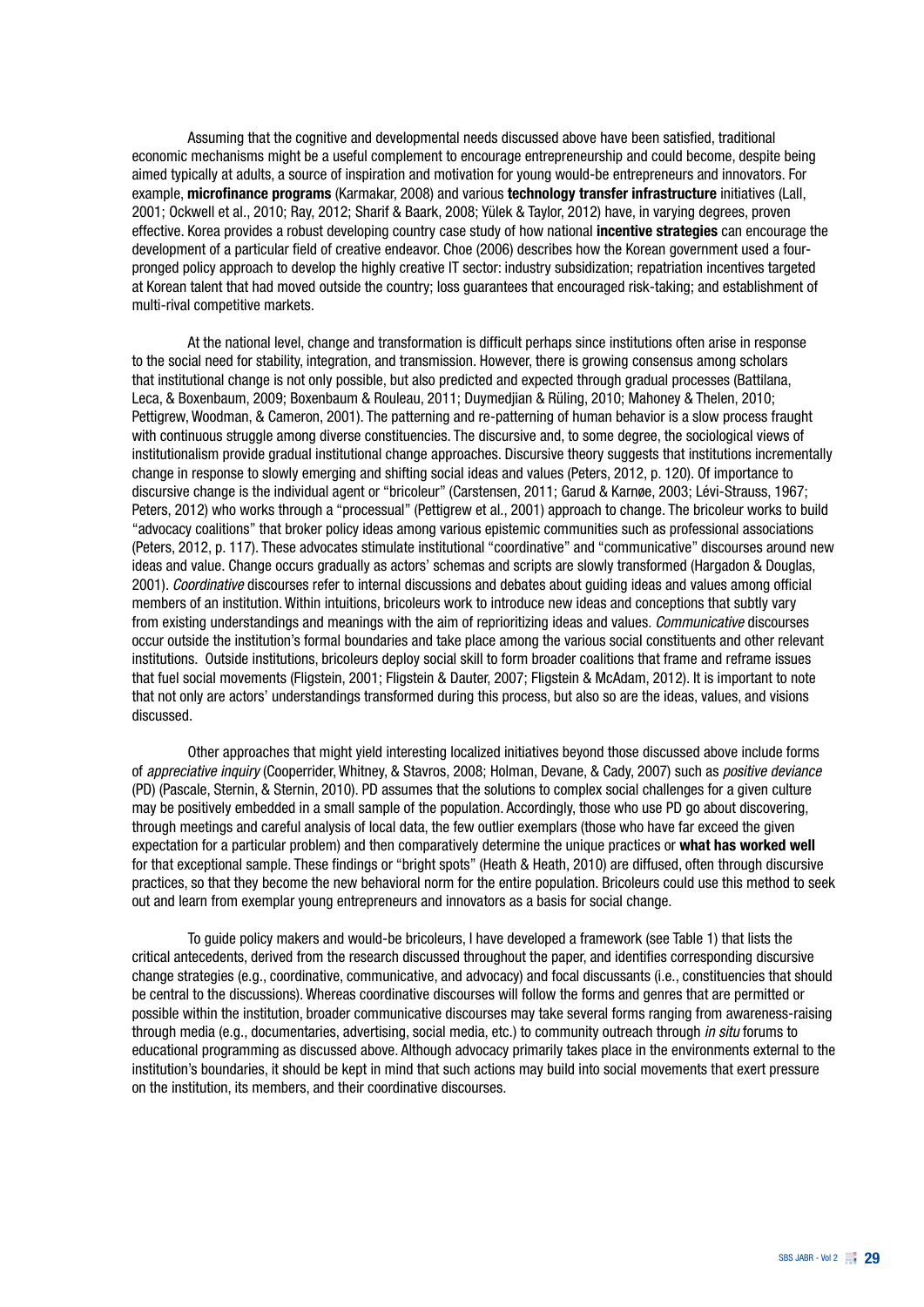### TABLE 1. National Entrepreneurial Capacity Development: A Framework for Institutional Change

| <b>Perspective</b>      | <b>Antecedent Consideration</b>                                                                                                                                                                                                                                                                                                                                                                                | <b>Discursive Change</b><br><b>Strategy</b>     | <b>Focal Discussant</b>                   |
|-------------------------|----------------------------------------------------------------------------------------------------------------------------------------------------------------------------------------------------------------------------------------------------------------------------------------------------------------------------------------------------------------------------------------------------------------|-------------------------------------------------|-------------------------------------------|
| Cognitive               | Individual personality and divergent thinking style<br>• Avoiding premature convergence<br>• Experiencing freedom from social normative expectations<br>(psychological androgyny)<br>• Keeping arousal levels low<br>• Deploying wide attention deployment strategies                                                                                                                                          | Coordinative and<br>advocacy                    | Governing and<br>educational bodies       |
| Developmental           | <b>SES</b><br>• Developing family resource allocation strategy that favors<br>creative child<br>• Realizing potential of lower SES, but not impoverishment<br>• Providing slack mental and physical energy                                                                                                                                                                                                     | Communicative                                   | <b>Families</b>                           |
|                         | <b>Parenting</b><br>• Expressing high parental creativity, especially paternal<br>• Demonstrating parental domain interest and focus<br>• Developing strong maternal dyad<br>• Enabling diverse experiences and permissive environ-<br>ments<br>• Forming healthy attachment<br>• Encouraging parent's implicit theories of creativity to fa-<br>vor divergent thinking<br>• Enabling crystalizing experiences | Communicative                                   | <b>Families</b>                           |
|                         | <b>Local communal networks</b><br>• Having teachers and mentors' implicit theories of creativ-<br>ity favor divergent thinking<br>• Having teachers, mentors, and guides act as expert peers<br>• Enabling tolerance of "controversial" children                                                                                                                                                               | Communicative and<br>advocacy                   | Communities and<br>educational bodies     |
| <b>National Systems</b> | <b>Social</b><br>• Enabling tolerant or permissive normative social influ-<br>ences<br>• Providing differentiated and integrated social system<br>• Encouraging mobility and task conflict<br>• Creating mentoring and educational programs<br>• Discovering and diffusing "what works well" (Al/PD)                                                                                                           | Coordinative,<br>communicative, and<br>advocacy | All (varies per situation)                |
|                         | <b>Economic</b><br>• Being mercantile<br>• Offering microfinance options<br>• Having technology transfer infrastructure<br>• Providing incentive programs                                                                                                                                                                                                                                                      | Coordinative,<br>communicative, and<br>advocacy | Governing bodies and<br>business entities |
|                         | <b>Political</b><br>• Being inclusive and discursive                                                                                                                                                                                                                                                                                                                                                           | Coordinative,<br>communicative, and<br>advocacy | All (varies per situation)                |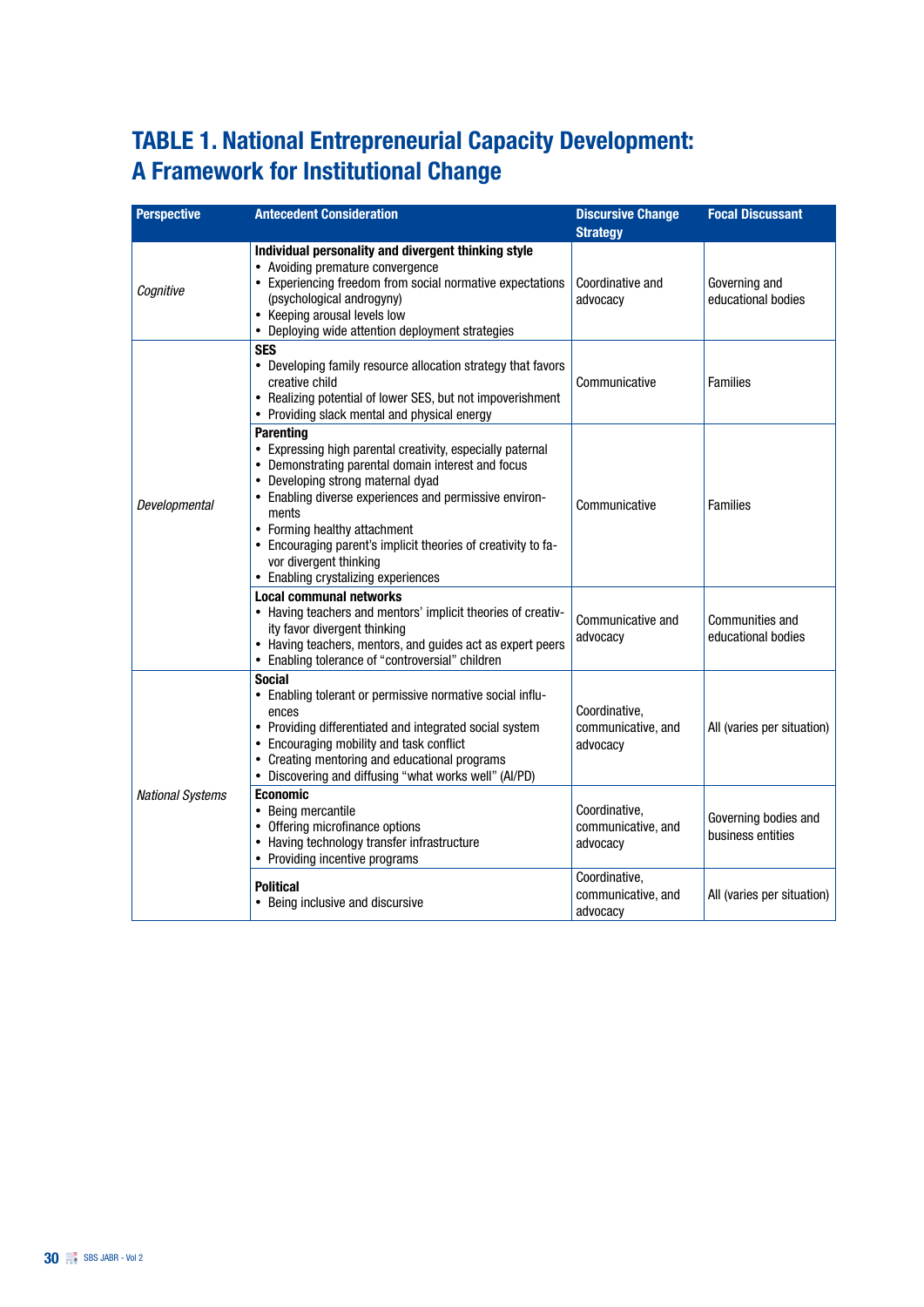## **Conclusion**

The dominant rational choice and economic institutional theory has contributed to a greater understanding of how institutions function within society. However, this extant literature has lacked insight about the behavioral particulars that enable sustainable opportunity for those in society who often are most at employment risk. Drawing from interdisciplinary literature that includes cognitive and developmental psychology, societal influences, and discursive and sociological institutional theories. I argue that embedded macro and micro processes are essential antecedents for nations who wish to enable sustainable opportunity for many of its young constituents. My paper outlines a discursive approach to institutional change and proposes an integrated framework for entrepreneurship that systemically highlights the collective importance of personality and divergent thinking style, social economic status, parenting, local communal networks, social systems, economic systems, and political systems.

However, my framework has limitations. Interdisciplinary research, by its very nature is broad and challenging given the limitations that arise from discipline differences in vocabulary and research methods. Despite these limits, I have endeavored to derive, from diverse literature, those developmental factors that logically predict positive creativity and innovation outcomes. Yet my assertions and assumptions may warrant further investigation, input, theoretical development, and empirical analysis. For example, while I have attempted to use research that is grounded in the specifics of developing nations, not all interesting and relevant topics have been thoroughly researched in the settings of developing countries (Henrich, Heine, & Norenzayan, 2010; Pfeffer, 2007). Additional localized empirical research would be an invaluable complement to this work.

In conclusion, my framework widens institutional discourse to include a deeper understanding of developmental behavior processes that support creativity, innovation, and entrepreneurship. Policy makers and association members may find my research useful as a broad systemic basis for stimulating discourses about social and institutional change and understanding the discursive means by which the institutional policies, social life, and national systems may be changed to better support creativity and innovation outcomes at the country level. For practitioners working in firms, I believe this research and framework is useful since it provides a language for discussions and advocacy about creativity, innovation, entrepreneurship, policy, and social consequences. In particular, this information sheds light on a previously underexplored area and suggests that developmental and behavioral processes do matter, especially when considering consequences to a broad array of stakeholders. I hope my paper sensitizes both researchers and others so that they become more aware of the relationships among developmental and behavioral antecedents, institutional change strategies, and social outcomes.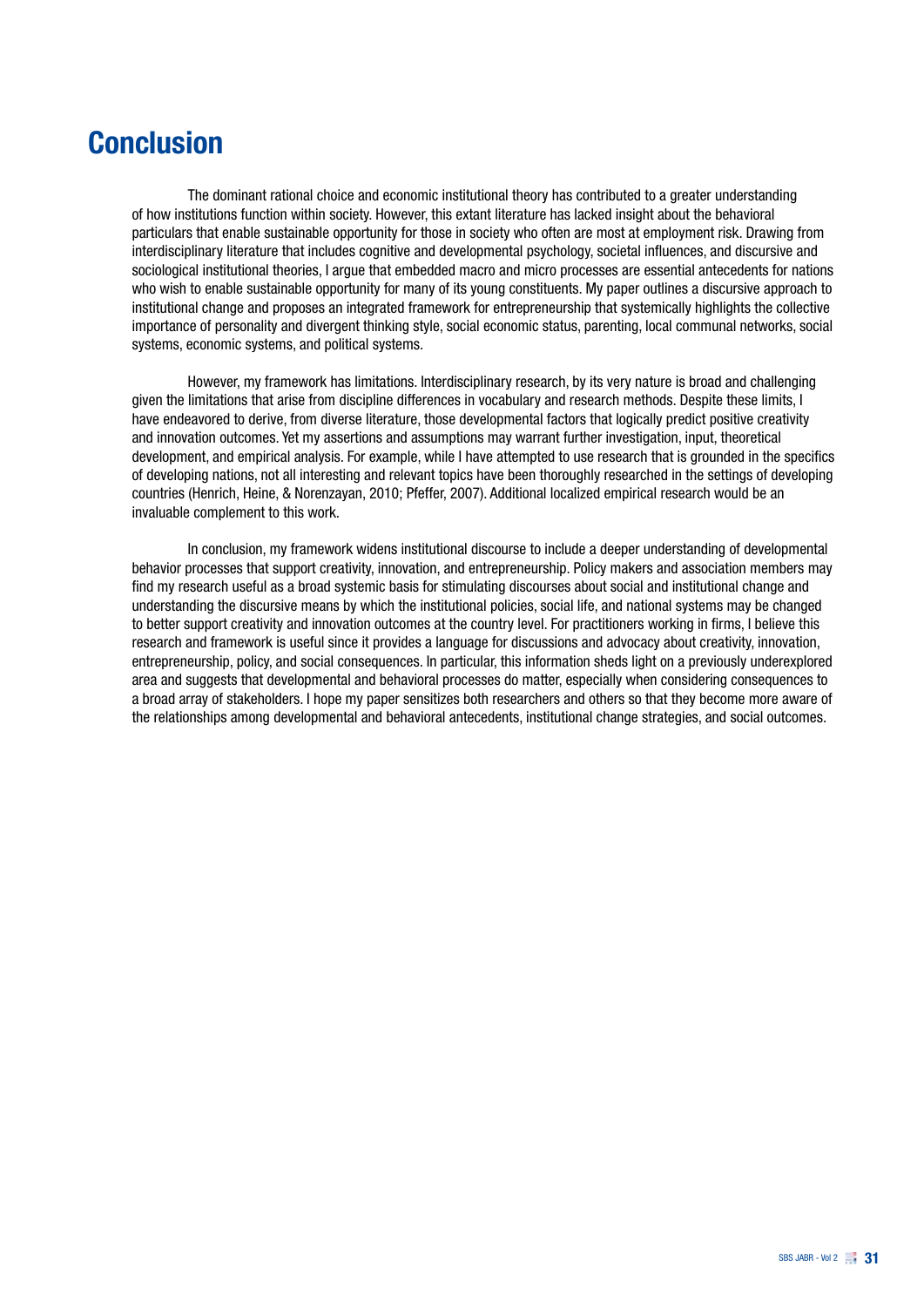## References

Acemoglu, D., & Robinson, J. A. (2012). *Why nations fail: The origins of power, prosperity, and poverty*. New York, NY: Crown Publishers.

Albert, R. S. (1991). People, porcesses, and developmental paths to eminence: A developmental-interactional model. In R. M. Milgram (Ed.), *Counseling gifted and talented children: A guide for teachers, counselors, and parents*. Norwood, NJ: Ablex Publishing.

- Amabile, T. (1983). *The social psychology of creativity*. New York, NY: Springer.
- Amabile, T. (1985). Motivation and creativity: Effects of motivational orientation on creative writers. *Journal of Personality and Social Psychology, 48*(2), 393-399.
- Amabile, T. (1990). Within you, without you: The social psychology of creativity and beyond In M. A. Runco & R. S. Albert (Eds.), *Theories of creativity* (pp. 61-91). Newbury Park, CA: Sage Publications.
- Amabile, T. (1996). *Creativity in context*. Boulder, CO: Westview Press.
- Amabile, T. (1998). How to kill creativity. *Harvard Business Review, September-October*, 77-87.
- Anonymous. (2007). The EpiCenter: Artist for Humanity. *AIA Case Studies*. Washington, DC: The American Institute of Architects.
- Barbato, M., & Kratochwil, F. (2009). Towards a post-secular political order? *European Political Science Review, 1*(3), 317- 340.
- Basadur, M., Runco, M., & Vega, L. (2000). Understanding how creative thinking skills, attitudes and behaviors work together: A causal process model. *The Journal of Creative Behavior, 34*, 77-100.
- Battilana, J., Leca, B., & Boxenbaum, E. (2009). How actors change institutions: Towards a theory of institutional entrepreneurship. *Academy of Management Annals, 3*, 65.
- Benner, M. J., & Tushman, M. L. (2003). Exploitation, exploration, and process management: The productivity dilemma revisited. *Academy of Management Review, 28*(2), 238-256.
- Bezrukova, K., Jehn, K., & Zanutto, E. (2001). A field study of group faultlines, team identity, conflict, and performance in organizational groups. *SSRN Working Paper Series*, 1-32.
- Bloom, B. S., & Sosniak, L. A. (1985). *Developing talent in young people*. New York, NY: Ballantine Books.
- Bornstein, D. (2011, October 6). For children at risk, mentors who stay, *New York Times*.
- Boxenbaum, E., & Rouleau, L. (2011). New knowledge products as bricolage: Metaphors and scripts in organizational theory. *Academy of Management Review, 36*(2), 272-296.
- Bruininks, R. H., & Feldman, D. H. (1970). Creativity, intelligence, and achievement among disadvantaged children. *Psychology in the Schools, 7*(3), 260-264.
- Brundtland, G. H. (1987). *Report of the World Commission on environment and development: Our common future*. New York, NY: United Nations.
- Carstensen, M. B. (2011). Paradigm man vs. the bricoleur: Bricolage as an alternative vision of agency in ideational change. *European Political Science Review, 3*(01), 147-167.
- Chaminade, C., Lundvall, B.-A., Vang-Lauridsen, J., & Joseph, K. J. (2009). *Innovation policies for development: Towards a systemic experimentation based approach.* Paper presented at the GLOBELICS 2009, 7th International Conference, Dakar, Senegal.
- Chapman, P. (2012). *Greening America's schools: The environmental sustainability movement in K-12 education*. Washington, DC: National Association of Independent Schools.
- Chen, M. (2006). Understanding the benefits and detriments of conflict on team creativty process. *Creativity and Innovation Management, 15*(1), 105-116.
- Choe, I.-S. (2006). Creativity--A sudden rising star in Korea. In J. C. Kaufman & R. J. Sternberg (Eds.), *The international handbook of creativity*. Cambridge, UK: Cambridge University Press.
- Cook, E. P. (1985). *Psychological androgyny*. New York, NY: Pergamon Press.
- Cooperrider, D. L., Whitney, D. K., & Stavros, J. M. (2008). *Appreciative inquiry handbook: For leaders of change* (2nd ed.). San Francisco, CA: Berrett-Koehler Publishers.
- Coren, S., & Schulman, M. (1971). Effects of an external stress on commonality of verbal associates. *Psychological Reports, 28*, 328-330.
- Cox, J., Daniel, N., & Boston, B. O. (1985). *Educating able learners: Programs and promising practices*. Austin, TX: University of Texas Press.
- Csikszentmihalyi, M. (1999). Implications of a systems perspective for the study of creativity. In R. Sternberg (Ed.), *Handbook of creativity* (pp. 313-335). Cambridge, UK: Cambridge University Press.
- Csikszentmihalyi, M., & Csikszentmihalyi, I. S. (1993). Family influences on the development of giftedness. In G. Bock & K. Ackrill (Eds.), *Ciba Foundation Symposium No. 178: The origins and development of high ability* (pp. 187-201). Chichester, UK: Wiley.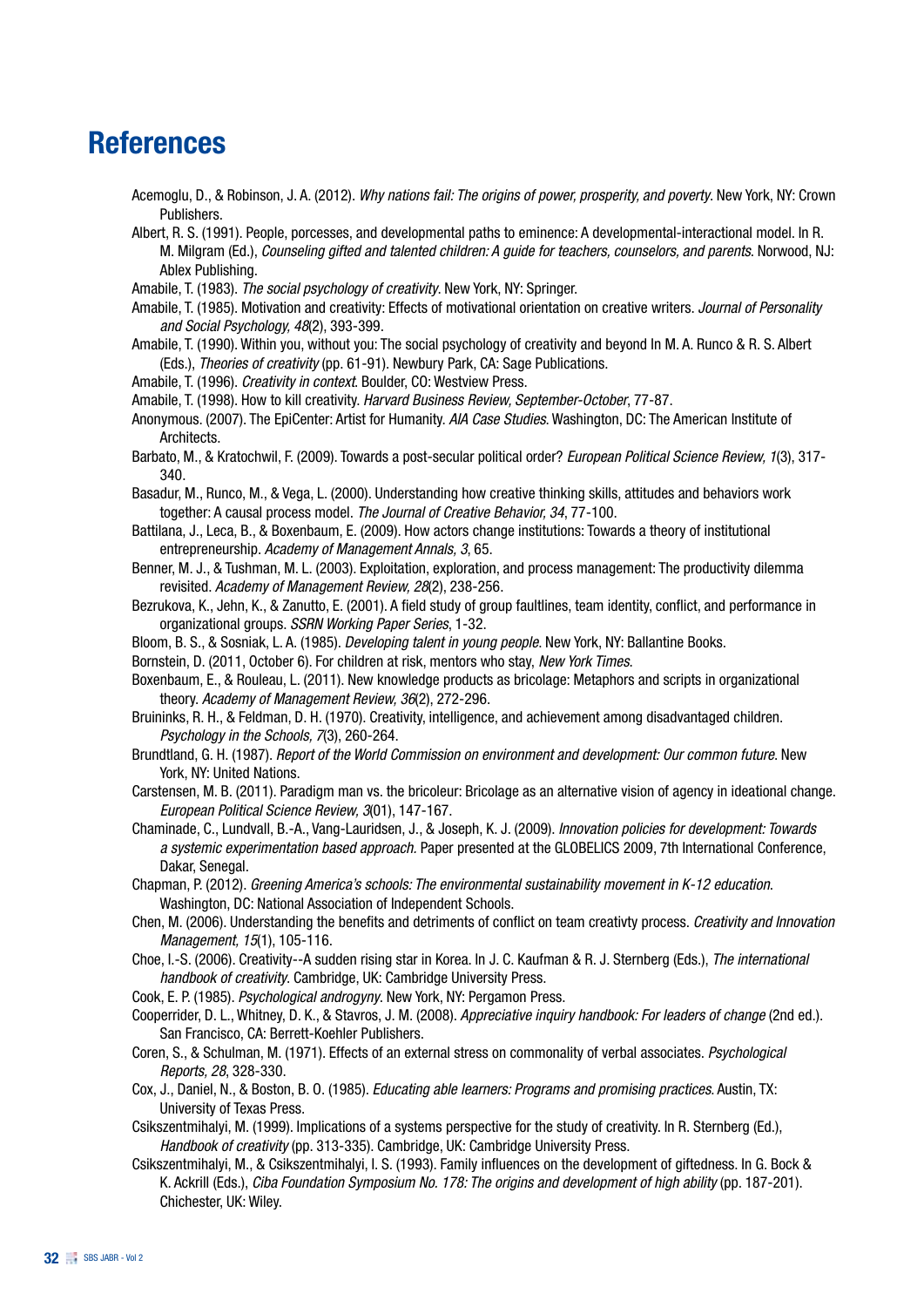Csikszentmihalyi, M., Rathunde, K. R., & Whalen, S. (1993). *Talented teenagers: The roots of success and failure*. Cambridge, UK; New York, NY: Cambridge University Press.

De Dreu, C., & Weingart, L. (2003). Task versus relationship conflict, team performance, and team member satisfaction: A meta-analysis. *Journal of Applied Psychology, 88*, 741-749.

Dentler, R., & Mackler, B. (1964). Originality: Some social and personal determinants. *Behavioral Science, 9*, 1-7.

DuBois, D. L., & Karcher, M. J. (2005). *Handbook of youth mentoring*. Thousand Oaks, CA: Sage Publications.

Dudek, S. Z., Strobel, M. G., & Runco, M. A. (1993). Cumulative and proximal influences on the social environment and children's creative potential. *The Journal of Genetic Psychology, 154*(4), 487-499.

Duymedjian, R., & Rüling, C.-C. (2010). Towards a foundation of bricolage in organization and management theory. *Organization Studies, 31*(2), 133-151.

Edgell, R. A. (2007). *Creativity and management in the media industry: Empirical analysis of North American independent magazines.* (Ph.D. Dissertation), University of St. Gallen, St. Gallen, Switzerland.

Edgell, R. A., & Vogl, R. (2011). A network view of human ingestion and health: Instrumental artificial intelligence. In B. Johnston & M.-A. Williams (Eds.), *Proceedings of the Association for the Advancement of Artificial Intelligence (AAAI) Annual Meeting Workshops: AI and Smarter Living*. Menlo Park. CA: AAAI Press.

Edgell, R. A., & Vogl, R. (2013). A theory of innovation: Benefit, harm, and legal regimes. *Law, Innovation and Technology, 5*(1), article in press.

Feldman, D. H. (1999). The development of creativity. In R. Sternberg (Ed.), *Handbook of creativity* (pp. 169-186). Cambridge, UK: Cambridge University Press.

Feldman, D. H., & Goldsmith, L. T. (1991). *Nature's gambit child prodigies and the development of human potential*. New York, NY: Teachers College Press.

Fischer, G. (2000). Symmetry of ignorance, social creativity, and meta-design. *Knowledge-Based Systems, 13*(7-8), 527- 537.

Fligstein, N. (2001). Social skill and the theory of fields. *Sociological Theory, 19*(2), 105-125.

Fligstein, N., & Dauter, L. (2007). The sociology of markets. *Annual Review of Sociology, 33*, 105-128

Fligstein, N., & McAdam, D. (2012). *A theory of fields*. New York, NY: Oxford University Press.

Florida, R. L. (2002). *The rise of the creative class: And how it's transforming work, leisure, community and everyday life*. New York, NY: Basic Books.

Florida, R. L., & Gates, G. (2003). Technology and tolerance: The importance of diversity to high-technology growth. In T. N. Clark (Ed.), *Research in Urban Policy: The City as an Entertainment Machine* (Vol. 9, pp. 199-219). Bingley, UK: Emerald Group Publishing Limited.

Freire, P. (2000). *Pedagogy of the oppressed (30th anniversary ed)*. New York, NY: Continuum.

Gardner, H. (1983). *Frames of mind: The theory of multiple intelligences*. London, UK: Fontana.

Gardner, H. (1993a). *Creating minds: An anatomy of creativity seen through the lives of Freud, Einstein, Picasso, Stravinsky, Eliot, Graham, and Gandhi*. New York, NY: Basic Books.

Gardner, H. (1993b). *Multiple intelligences: The theory in practice*. New York, NY: Basic Books.

Garud, R., & Karnøe, P. (2003). Bricolage versus breakthrough: Distributed and embedded agency in technology entrepreneurship. *Research Policy, 32*(2), 277–300.

Gissi B, J. (1990). *Psicoantropología de la pobreza: Oscar Lewis y la realidad chilena [Psychoanthropology of poverty: Oscar Lewis and the Chilean reality]*. Santiago, CL: Psicoamérica Ediciones.

Goertzel, M. G., Goertzel, V., & Goertzel, T. G. (1978). *Three hundred eminent personalities*. San Francisco, CA: Jossey-Bass Publishers.

Gofas, A., & Hay, C. (2010). *The role of ideas in political analysis: A portrait of contemporary debates*. London, UK: Routledge.

Goldsmith, L. T. (1990). The timing of talent: The facilitation of early prodigious achievement. In M. J. A. Howe (Ed.), *Encouraging the development of exceptional skills and talents* (pp. 17-31). Leicester, UK: British Psychological Society.

Green, S. E., Li, Y., & Nohria, N. (2009). Suspended in self-sun webs of significance: A rhetorical model of institutionalization and institutionally embedded agency. *Academy of Management Journal, 52*(1), 11-36.

Gruber, H., & Wallace, D. (1999). The case study method and evolving systems approach for understanding unique creative people at work. In R. Sternberg (Ed.), *Handbook of creativity* (pp. 93-115). Cambridge, UK: Cambridge University Press.

Hannerz, U. (1996). *Transnational connections: Culture, people, places*. London, UK: Routledge.

Hargadon, A., & Douglas, Y. (2001). When innovations meet institutions: Edison and the design of the electric light. *Administrative Science Quarterly, 46*, 476-501.

Heath, C., & Heath, D. (2010). *Switch: How to change things when change is hard*. New York, NY: Broadway Books.

Henrich, J., Heine, S. J., & Norenzayan, A. (2010). The weirdest people in the world? *Behavioral and Brain Sciences*, 1-75.

Holman, P., Devane, T., & Cady, S. (2007). *The change handbook: The definitive resource on today's best methods for engaging whole systems*. San Francisco, CA: Berrett-Koehler.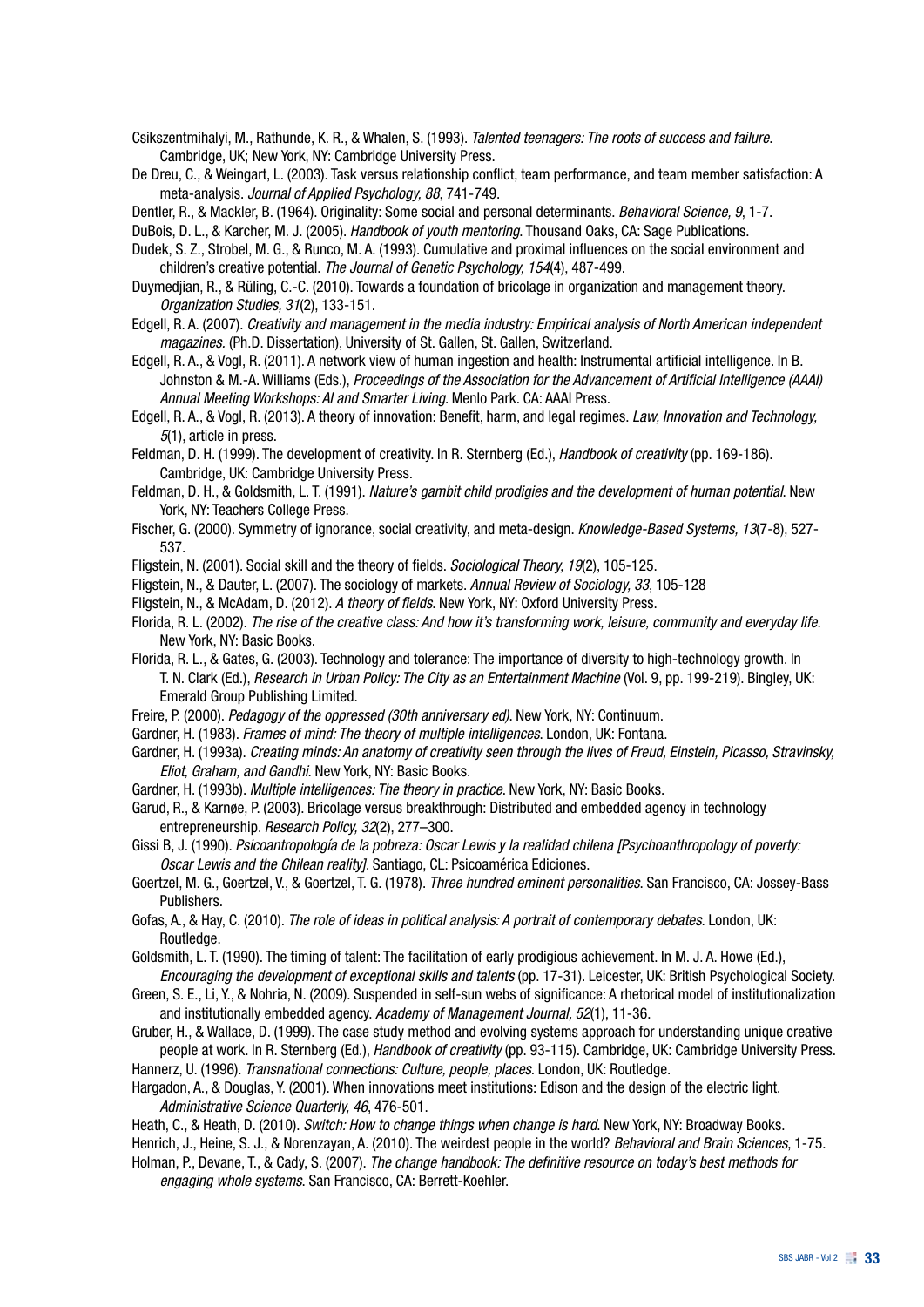- Horton, D., Marlowe, D., & Crowne, D. (1963). The effect of instructional set and need for social approval on commonality of word association responses. *Journal of Abnormal and Social Psychology, 66*, 67-72.
- House, R. J. (2004). *Culture, leadership, and organizations: The GLOBE study of 62 societies*. Thousand Oaks, CA: Sage Publications.
- Hoxby, C. M., & Avery, C. (2012). The missing "one-offs": The hidden supply of high-achieving, low income students. *Working paper series (National Bureau of Economic Research), no. 18586.* Retrieved from http://www.nber.org/ papers/w18586
- Javidan, M., Dorfman, P. W., De Luque, M. S., & House, R. J. (2006). In the eye of the beholder: Cross cultural lessons in leadership from Project GLOBE. *Academy of Management Perspectives, 20*(1), 67-90.
- Jehn, K. (1995). A multimethod examination of the benefits and detriments of intragroup conflict. *Administrative Science Quarterly, 40*, 256-282.
- Jehn, K., Northcraft, G., & Neale, M. (1999). Why differences make a difference: A field study of diversity, conflict, and performance in workgroups. *Administrative Science Quarterly, 44*(4), 741-763.
- Karmakar, K. G. (2008). *Microfinance in India*. Thousand Oaks, CA: Sage.
- Kasof, J. (1995a). Explaining creativity: The attributional perspective. *Creativity Research Journal, 8*(4), 311-366.
- Kasof, J. (1995b). Social determinants of creativity: Status expectations and the evaluation of original products. *Advances in Group Processes, 12*, 167-220.
- Krop, H., Alegre, C., & Williams, C. (1969). Effects of induced stress on convergent and divergent thinking. *Psychological Reports, 24*, 895-898.
- Lall, S. (2001). *The economics of technology transfer*. Northampton, MA: Edward Elgar Publishing.
- Lau, S., & Li, W.-L. (1996). Peer status and perceived creativity: Are popular children viewed by peers and teachers as creative? *Creativity Research Journal, 9*(4), 347-352.
- Lévi-Strauss, C. (1967). *The savage mind*. Chicago, IL: University of Chicago Press.
- Lloyd, C. B., Behrman, J. R., Stromquist, N. P., & Cohen, B. (Eds.). (2006). *The changing transitions to adulthood in developing countries: Selected studies*. Washington, DC: The National Academies Press.
- Lundberg, M., & Weurmli, A. (Eds.). (2012). *Children and youth in crisis: Protecting and promoting human development in times of economic shocks*. Washington, DC: World Bank.
- Maguire, S., & Hardy, C. (2009). Discourse and deinstitutionalization: The decline of DDT. *Academy of Management journal., 52*(1), 148.
- Mahoney, J., & Thelen, K. A. (2010). *Explaining institutional change: Ambiguity, agency, and power*. Cambridge, UK: Cambridge University Press.
- March, J. G. (1991). Exploration and exploitation in organizational learning. *Organization Science, 2*(1), 71-87.
- Martín-Baró, I., Aron, A., & Corne, S. (1994). *Writings for a liberation psychology*. Cambridge, MA: Harvard University Press.
- Martin, R., & Osberg, S. (2007). Social entrepreneurship: The case for definition. *Stanford Social Innovation Review, Spring*, 28-39.
- Martindale, C. (1999). Biological bases of creativity. In R. Sternberg (Ed.), *Handbook of creativity* (pp. 137-152). Cambridge, UK: Cambridge University Press.
- Martindale, C., & Hines, D. (1975). Creativity and cortical activation during creative, intellectual, and EEG feedback tasks. *Biological Psychology, 3*, 71-80.

Mauzy, J., & Harriman, R. (2003). *Creativity, Inc.: Building an inventive organization*. Boston, MA: Harvard Business School Press.

- Milgram, R. M. (Ed.). (1991). *Counseling gifted and talented children: A guide for teachers, counselors, and parents*. Norwood, NJ: Ablex Publishing.
- Nickerson, R. (1999). Enhancing creativity. In R. Sternberg (Ed.), *Handbook of creativity* (pp. 392-430). Cambridge, UK: Cambridge University Press.
- Noble, E. P., Runco, M. A., & Ozkaragoz, T. Z. (1993). Creativity in alcoholic and nonalcoholic families. *Alcohol, 10*(4), 317- 322.
- Nunes, T., Schliemann, A. D., & Carraher, D. W. (1993). *Street mathematics and school mathematics*. Cambridge, UK: Cambridge University Press.
- Ockwell, D., Watson, J., Mallett, A., Haum, R., MacKerron, G., & Verbeken, A.-M. (2010). *Enhancing developing country access to eco-innovation The case of technology transfer and climate change in a post-2012 policy framework*. Paris, FR: OECD Publishing.
- Pascale, R. T., Sternin, J., & Sternin, M. (2010). *The power of positive deviance: How unlikely innovators solve the world's toughest problems*. Boston, MA: Harvard Business Press.
- Peters, B. G. (2012). *Institutional theory in political science: The new institutionalism* (3rd ed.). London, UK: Continnum International Publishing Group.
- Pettigrew, A. M., Woodman, R. W., & Cameron, K. S. (2001). Studying organizational change and development: Challenges for future research. *The Academy of Management Journal, 44*(4), 697-713.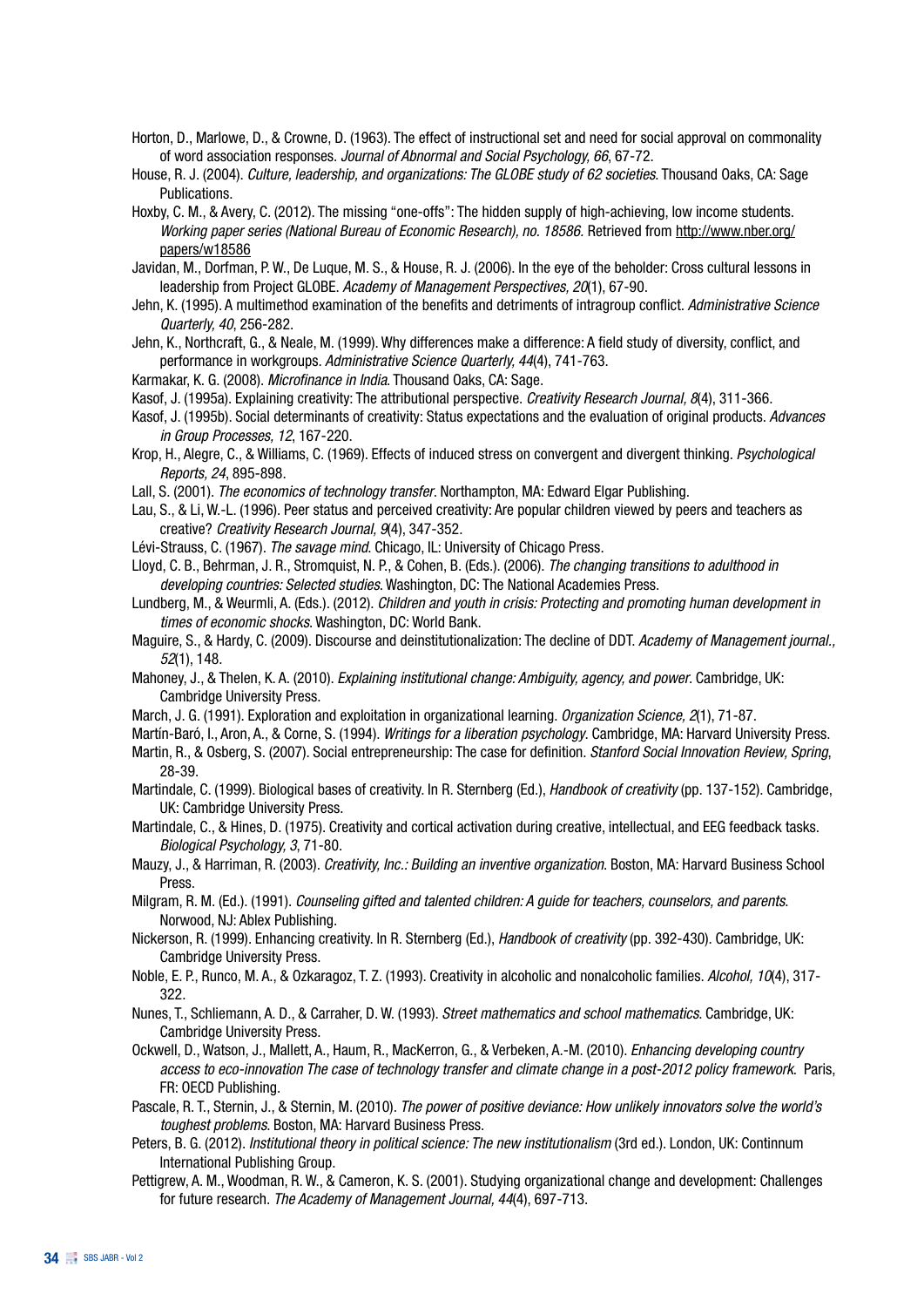- Pfeffer, J. (2007). A modest proposal: How we might change the process and product of managerial research. *Academy of Management Journal, 50*(6), 1334-1345.
- Piirto, J. (1992). *Understanding those who create*. Dayton, OH: Ohio Psychology Press.
- Preiss, D. D., & Strasser, K. (2006). Creativity in Latin America: Views from psychology, humanities, and the arts. In J. C. Kaufman & R. J. Sternberg (Eds.), *The international handbook of creativity* (pp. 39-67). Cambridge, UK: Cambridge University Press.
- Puccio, G., Firestien, R., Coyle, C., & Masucci, C. (2006). A review of the effectiveness of CPS training: A focus on workplace issues. *Creativity and Innovation Management, 15*(1), 19-33.
- Raina, P. (2003). On Moore's Schrödinger: Life and thought. *Creativity Research Journal, 15*(2&3), 303-307.
- Ray, S. (2012). Technology transfer and technology policy in a developing country. *The Journal of Developing Areas, 46*(2), 371-396.
- Reynolds, P. D. (2010). *Entrepreneurship in the United States: The future is now*. New York, NY: Springer.
- Roberts, E. (1988). Managing invention and innovation: What we've learned. *Research-Technology Management, 31*(January/February), 11-29.
- Roberts, M. (2006, 20 September). The power of ordinary practices: Interview of Teresa Amabile. *Working Knowledge For Business Leaders*.
- Runco, M. (1994). *Problem finding, problem solving, and creativity*. Norwood, NJ: Ablex Publishing.
- Runco, M. (2001). Creativity and cognition. In N. J. Smelser & P. B. Baltes (Eds.), *International encyclopedia of the social & behavioral sciences* (Vol. 5, pp. 2892-2895). Amsterdam, NL: Elsevier.
- Runco, M. (2007). *Creativity: Theories and themes: Research, development, and practice*. Burlington, MA: Academic Press.
- Runco, M., & Sakamoto, S. (1999). Experimental studies of creativity. In R. Sternberg (Ed.), *Handbook of creativity* (pp. 62- 92). Cambridge, UK: Cambridge University Press.
- Salkowitz, R. (2010). *Young world rising: How youth, technology and entrepreneurship are changing the world from the bottom up*. Hoboken, NJ: Wiley.
- Sandy, S., Boardman, S., & Deutsch, M. (2000). Personality and conflict. In M. Deutsch & P. Coleman (Eds.), *The handbook of conflict resolution: Theory and practice* (pp. 289-315). San Francisco, CA: Jossey-Bass.
- Schmidt, V. A. (2010). Taking ideas and discourse seriously: Explaining change through discursive institutionalism as the fourth new institutionalism. *European Political Science Review, 2*(1), 1-25.
- Sharif, N., & Baark, E. (2008). Mobilizing technology transfer from university to industry: The experience of Hong Kong universities. *Journal of Technology Management in China, 3*(1), 47-65.
- Singer, J. L., & Singer, D. G. (2006). Preschoolers' imaginative play as precursor of narrative consciousness. *Imagination, Cognition, and Personality., 25*(2), 97-118.
- Soriano de Alencar, E. M. L., Fleith, D. d. S., & Martinez, A. M. (2003). Obstacles to personal creativity between Brazilian and Mexican university students: A comparative study. *Journal of Creative Behavior, 37*(3), 179-192.
- Sternberg, R., & Lubart, T. (1999). The concept of creativity: Prospects and paradigms. In R. Sternberg (Ed.), *Handbook of creativity* (pp. 3-15). Cambridge, UK: Cambridge University Press.
- Sternberg, R., & O'Hara, L. (1999). Creativity and intelligence. In R. Sternberg (Ed.), *Handbook of creativity* (pp. 251-272). Cambridge, UK: Cambridge University Press.
- Stolarick, K., & Florida, R. L. (2006). Creativity, connections and innovation: A study of linkages in the Montreal Region. *Environment and Planning A, 38*(10), 1799-1817.
- Taylor, M. (1999). *Imaginary companions and the children who create them*. New York, NY: Oxford University Press.
- Teece, D. J. (1988). Capturing value from technological innovation: Integration, strategic partnering, and licensing decisions. *Interfaces, 18*(3), 46-61.
- Turner, J. H. (1981). Emile Durkheim's theory of integration in differentiated social systems. *The Pacific Sociological Review, 24*(4), 379-391.
- Van Dyne, L., & Jehn, K. (1998). *Pink collar artists: Home and work stress effects on routine performance, creativity, and satisfaction*. Knowledge at Wharton, University of Pennsylvania. Philadelphia, PA.
- Vartanian, O., Martindale, C., & Kwiatkowski, J. (2007). Creative potential, attention, and speed of information processing. *Personality and Individual Differences, 43*(6), 1470-1480.
- Wallace, D. B., & Gruber, H. E. (1989). *Creative people at work: Twelve cognitive case studies*. New York, NY: Oxford University Press.
- Walters, J., & Gardner, H. (1984). *The crystallizing experience: Discovering an intellectual gift*. Cambridge, MA: Harvard Project Zero, Harvard University.
- Wechsler, S. (2000). Talent development in Brazil: As viewed by adult writers and poets. *Roeper Review, 22*(2), 86-88.
- Wechsler, S. (2006). Validity of the torrance tests of creative Thinking to the Brazilian culture. *Creativity Research Journal, 18*(1), 15-25.
- Wechsler, S. (2009). Age and gender impact on thinking and creating styles [Impacto de la edad y del género en los estilos de pensar y crear]. *European Journal of Education and Psychology 2*(1), 37-48.